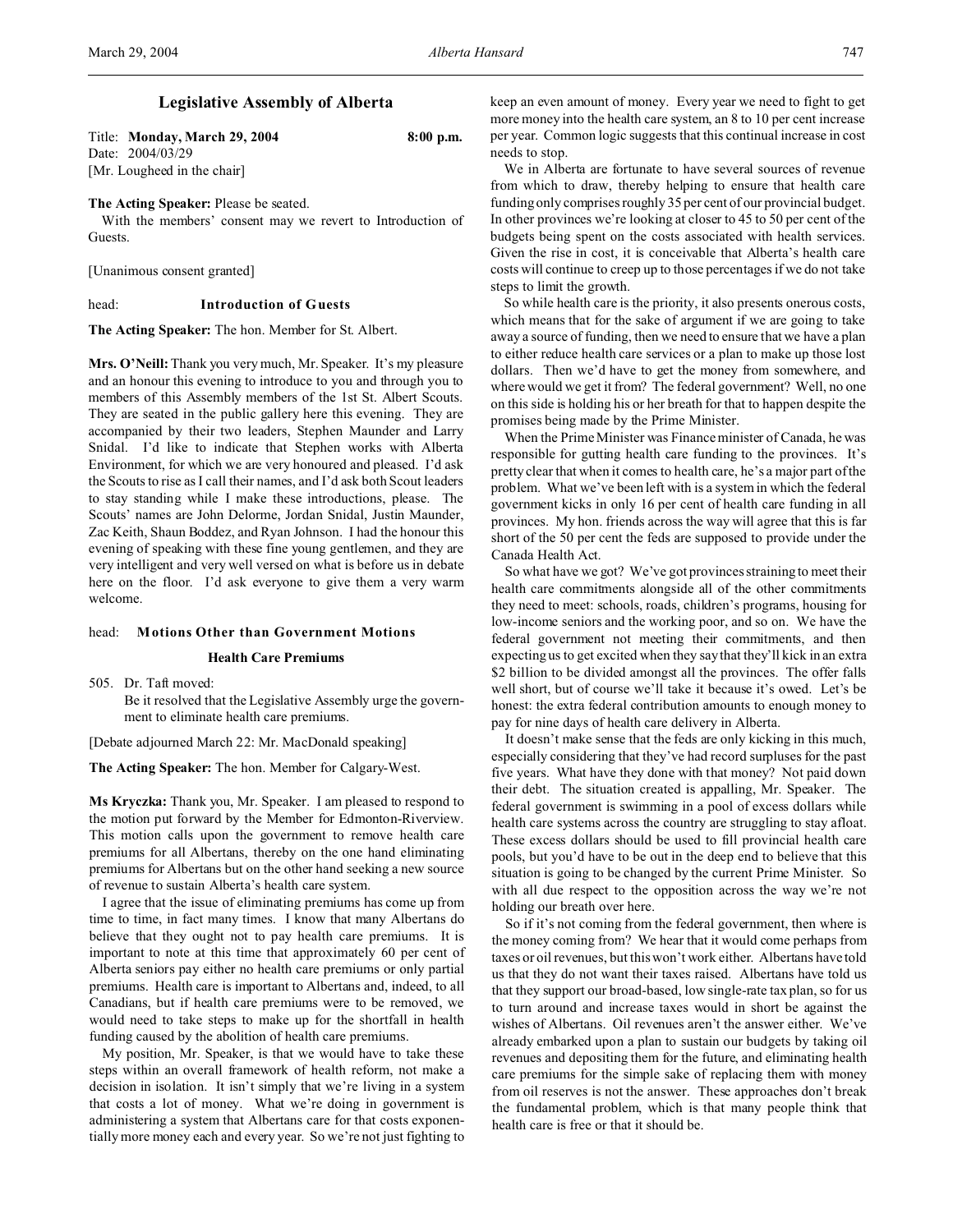#### **An Hon. Member:** It's not?

**Ms Kryczka:** No. Further, it doesn't fit with the principles of running a sustainable government for today and for many years down the road. So these aren't real solutions, and those who want to replace health care premiums therefore have to look elsewhere.

Mr. Speaker, it might be instructive for the Liberals to look at the Mazankowski report if they're looking for substitutions to health care premiums. The Mazankowski report raises several options that we could look at that may have the ability to replace health care premiums. These include options such as user fees, making health care services taxable benefits, introducing a dedicated health tax, supplementary insurance, privately funded and privately delivered health services, medical savings accounts, and variable premiums. Many of these are rejected outright for a variety of reasons. Some contravene the Canada Health Act, some are discriminatory, and others go against the fundamental pillar of health care in our country, which is that people who are truly sick deserve first-rate care and should not be denied access to our system due to an inability to pay.

Others such as medical savings accounts are not rejected. Medical savings accounts, or MSAs, are built upon the premise that individuals are allocated a set amount of health care dollars per year. Depending upon the design of an MSA an individual could carry unspent money over from year to year, thereby giving them a fairly accurate picture of the price of their use of the health care system. As well, government would be there to pick up the cost of those health procedures that come with heavier price tags. However, given the discussion of MSAs it is important to note that the money has to go into the MSAs from somewhere and thus leaves us back at the same question I started with: where is the money going to come from?

One of the things that we need to understand about replacing health care premiums is that it ought to be discussed only within a responsible plan for comprehensive health reform. The Liberals have raised this as a one-off issue, and doing so plays irresponsibly with a lot of the emotions of Albertans who do not like to pay health care premiums. Health care premiums can be a lightning rod for some people, so it's easy to score political points by saying that they should be eliminated, but we have to remember that the premiums fit within a larger scheme of health care considerations.

When we discuss health care premiums or raise the subject of the elimination of premiums, we should consider the bigger picture. We should responsibly present the options and some of the concerns that are raised by the options. We should lay out the challenges that are posed by the growth of health care funding. We should lay out the challenges posed by the increasing costs of health care. This motion does not do any of this, and this is why I'd like my colleagues to vote against Motion 505.

Thank you, Mr. Speaker.

**The Acting Speaker:** Hon. members, we have a request for reversion to Introduction of Guests. Are you agreed?

[Unanimous consent granted]

head: *8:10* **Introduction of Guests** *(reversion)*

**The Acting Speaker:** The hon. Member for Lac La Biche-St. Paul.

**Mr. Danyluk:** Thank you very much, Mr. Speaker. It's an honour for me to introduce two employees of the county of St. Paul who are here these next three days for their spring convention. I'd like to

first of all introduce the chief executive officer, Kim Heyman, if I could ask her to stand, please, and also the chief superintendent of public works, Mr. Leo DeMoissac. If I could ask the Assembly to please give them the traditional warm welcome.

### head: **Motions Other than Government Motions**

#### **Health Care Premiums** *(continued)*

**The Acting Speaker:** The hon. Member for Edmonton-Ellerslie.

**Ms Carlson:** Thank you, Mr. Speaker. [some applause] The single clap is too kind. I would just like to say to all members that you only have to endure me for one more week and the Member for Lethbridge-East one more day.

Mr. Speaker, just before I start, I really have to congratulate the Member for Edmonton-Manning and his wife and three older children on the arrival of their brand spanking new baby boy. Congratulations. I know that that was a long-awaited date, and we hope everybody is doing well at home. Nine pounds, three ounces. That's a good size.

Mr. Speaker, on this motion. We have before us an excellent Motion 505, elimination of health care premiums. It's long been the situation for the Official Opposition to have supported the elimination of health care premiums in this province. We are one of only two Canadian provinces that still charge these premiums, and it truly is a regressive tax. Anyone who has ever studied economic modelling or the impact of regressive taxes on lower middle-income families or those on fixed incomes knows that it is one of the worst and most diabolical ways that a government can raise taxes.

**Mr. Mason:** Well, that lets these guys out.

**Ms Carlson:** No, that does not let these guys out, hon. member. Well, they haven't studied it, but diabolical in terms of regressive taxes they are.

We've seen, Mr. Speaker, that recently the burden has become even greater. Even though there were many musings from this government back in 2001, I believe it was, that they also were thinking of eliminating health care premiums, what did we see them actually contribute to doing? That was increasing those premiums by 30 per cent as soon as they had won an election, which is what often happens. In 2001, prior to that election, they talked about eliminating them, but within a month after the election up the premiums go by more than 30 per cent. This was an increase that attacked all families, those on fixed incomes, seniors particularly, who in previous administrations had been exempt from paying these premiums.

Once again we heard last fall that there was a possibility that at least premiums might be eliminated for either low-income seniors or those on fixed incomes. We all awaited the announcement in this year's budget, but it didn't happen, Mr. Speaker. That's really too bad because it means that this government isn't listening to those people who are hardest hit by regressive taxes, and they choose instead to take other options.

I disagree with the former speaker's comments about having some other way to pay for these taxes. First of all, there's a fair amount of administration involved in administering this premium, a fair number of dollars that are written off each year from people whom they can't collect from. When you net that out, the net impact on the tax base is negligible, particularly when you see what impact keeping those dollars in the hands of low-income people every month means in terms of the economic spinoff. They come immediately right back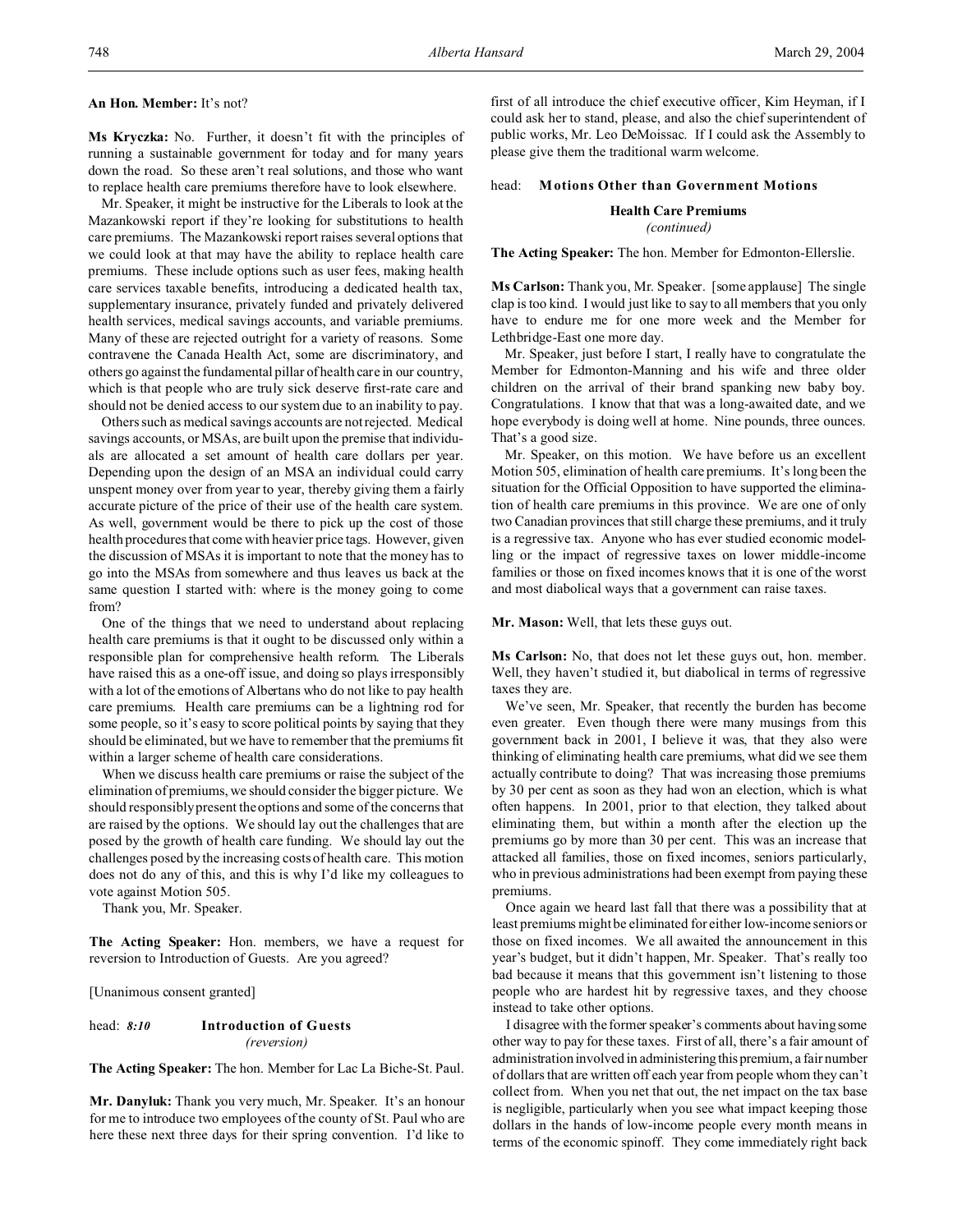into the economy. It isn't like they're hoarded away somewhere and taken out of the cash flow of the province. So there are other real economic spinoffs to keeping those dollars in circulation.

We really believe that it is time to eliminate health care premiums. We have just seen a very lowball budget come into this Assembly where oil and gas revenues are underestimated by a minimum of a billion dollars.

**An Hon. Member:** That's easy for you to say.

**Ms Carlson:** It is easy for me to say. I stand here and say right now that just before election time we're going to see all kinds of election goodies and giveaways again, and the government is going to say: oh, you know, we do have a huge surplus here.

What I'd like this government to do is to actually project their revenues based on reasonable economic models, which is not what happened. They completely lowballed this budget. They're coming in with a huge surplus already and at what cost? At a cost to those people in this province who can't afford to carry the weight for these guys while they stock away a lot of dollars to give away at election time. It's the wrong way for them to be running the government.

It's time for them to put some money in the pockets of people who need it. Those would be people on fixed incomes, low-income people, seniors. The dividends to all of you at election time are huge from that because who's going to be voting with their pocketbook this time? It's going to be seniors, and you're going to feel the impact of that. So there will come a day when you rue the day that you didn't do some simple, forward-looking steps like eliminating health care premiums.

I urge everybody to think about this this evening and perhaps change your minds and vote for the people of this province. Support this motion.

**The Acting Speaker:** The hon. Member for Highwood.

**Mr. Tannas:**Thank you, Mr. Speaker. I'd like to add my comments to those of the Member for Edmonton-Ellerslie. However, they'll be quite different on Motion 505. That's a motion to eliminate health care premiums. I wish to quote from Premier Tommy Douglas' speech which ended the great medicare debate in the province of Saskatchewan in the Legislature in October of 1961. I can't do the accent.

We propose that the family tax, which we admit is a regressive tax, since there is a flat rate on every family, and therefore bears no relationship to ability to pay, should be kept as small as possible. We propose that the balance of the cost – probably two-thirds of the cost – ought to be raised by factors which have a measure of ability to pay.

So he's talking about that this family tax or premium that should be about 33 and a third per cent. Then he summed up his speech.

Every person in the province who is self-supporting and able to pay a relatively small per capita tax, will be eligible for care and those who are not self-supporting will be covered by other programs.

I want to say that I think there is a value in having every family and every individual make some individual contribution. I think it has psychological value. I think it keeps the public aware of the cost and gives the people a sense of personal responsibility. I would say to the members of this House that even if we could finance the plan without a per capita tax, I personally would strongly advise against it. I would like to see the per capita tax so low that it is merely a nominal tax, but I think there is a psychological value in people paying something for their [health] cards. It is something which they have bought; it entitles them to certain services. We should have the constant realization that if those services are abused and costs get out of hand, then of course the cost of the medical care is bound to go up.

Alberta members do realize that Alberta's health care premium covers roughly only 13 per cent of our health care budget, which is well below Tommy Douglas' suggested per capita of 33 and a third. Progressive taxes that people are lauding cover 87 per cent of the health care budget. When hon. members consider what the average Albertan pays to own a motor vehicle, operate it, license it, and insure it, our health care premiums are really quite reasonable and certainly manifest the spirit enunciated by the father of medicare in Canada. I agree with Tommy Douglas. Let us keep the health care premium in Alberta.

**The Acting Speaker:** The hon. Member for Edmonton-Highlands.

**Mr. Mason:** Thank you very much, Mr. Speaker. I'd like to speak to the motion before us this evening dealing with the elimination of health care premiums. I would like to respond to the previous speaker.

At the time that Tommy Douglas made those statements, the costs of the health care system were substantially less than they are today. We've heard the Premier and the Minister of Health and Wellness go on and on and on about the rapidly escalating costs of the health care system. When Tommy Douglas spoke those words, the health care system was far simpler and less expensive than it is today. When he talked about a nominal cost to remind people that the health care system does actually have to be paid for and is not free, something I entirely agree with, he was not talking about the magnitude of health care premiums that are paid by the people of this province today in a much more expensive health care system with much larger budgets.

#### *8:20*

Certainly, I doubt very much that Tommy Douglas would consider the kind of health care premiums we pay today, over a thousand dollars in the case of most families, to be nominal. If the hon. member did quote Mr. Douglas correctly, he did use the words "nominal" and "as small as possible," and I would ask members of this House if they believe that these fees are as small as possible. They raise nearly a billion dollars for the provincial Treasury, which is my next point, Mr. Speaker. These monies are not put into the health care system. They are a tax that flows directly into the general revenues of the province.

Now, what could we do that would be less onerous to remind people that the health care system is expensive and does have a cost? One thing that I recall, Mr. Speaker, was a printout of the medical services used and the costs that were charged the health care system that was sent on an annual basis, so every family knew exactly what had been charged to the system on their behalf, what procedures, and how much they cost. That, in my view, would go far, far further in drawing to people's attention the actual cost.

#### [The Deputy Speaker in the chair]

It has the added benefit of being a check against delivery. In other words, if the health care system has been charged for services or procedures that were not actually delivered – and that is a possibility – then there is an opportunity through that system for the prevention of fraud. So if we are sincere about trying to remind people of the cost of the health care system, that would go far further than the practice of this government to charge very high health care premiums.

Now, it's interesting that there was a 30 per cent increase because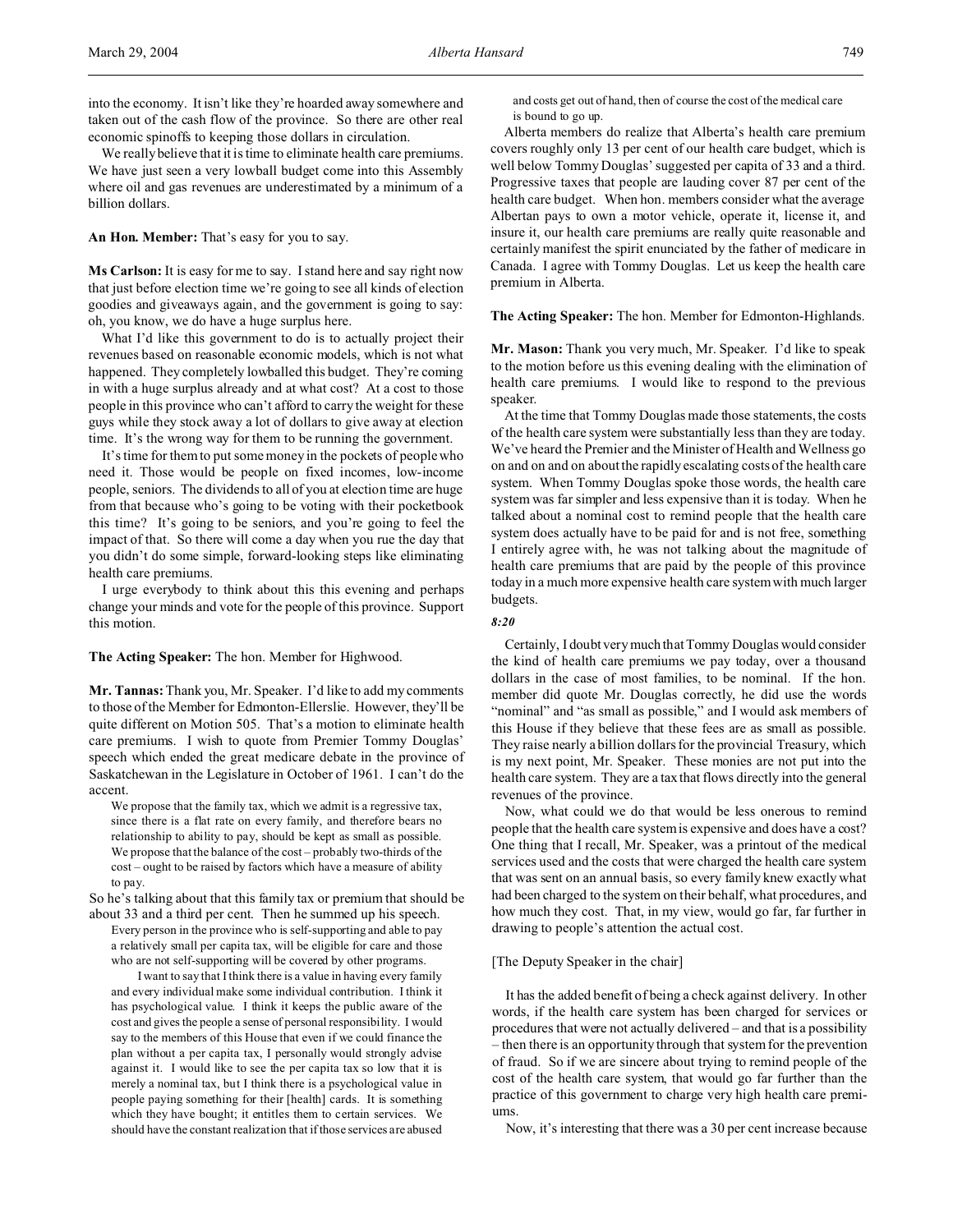if you read the Mazankowski report, it proposed that there be far greater increases in health care premiums than just a mere 30 per cent increase. I also recall the Minister of Health and Wellness talking about how the government was going to adopt and embrace all of the health care recommendations contained in the Mazankowski report. That suddenly stopped, Mr. Speaker, and, fortunately, other proposals such as delisting of services and further privatization seem to have been stalled. Now it would appear that the Premier has got a new fire in his belly for so-called health care reform.

But I note that the Graydon report, if I can call it that, Mr. Speaker, without breaking the rules, has not been released by the government. Here we have another one of these secret all-Tory backbench committees that consults with no one, talks to nobody that we're aware of, and makes a report that we never see. Apparently, it is so unpopular, according to the Minister of Health and Wellness, that the government doesn't want to release it. Now, under some pressure, the government has indicated that it will eventually release it but only when it's all been wrapped in a public relations campaign manufactured by the best spin doctors that the government has from its propaganda bureau, the Public Affairs Bureau.

So the question is: where is the government going with health care premiums? The Premier has also hinted from time to time that there may in fact be an elimination of health care premiums for seniors. In fact, he's promised that. We're expecting that as the government progresses and we get a little closer to the election, this will be announced by the government. It's not contained, as it ought to be, in this budget because all of the goodies in the budget aren't actually in the budget. They're going to be rolled out one after another so that the government can maximize the propaganda benefit thereof.

I would say this: if the government is at last going to keep one of its promises and eliminate health care premiums for seniors, then congratulations to the government. Certainly, the opposition, and the New Democrat opposition in particular along with the hon. Member for Edmonton-Manning, who is an honourable member of the opposition, in my view, on this issue, has pushed the government very hard into a corner, where it's finally had to do what it promises. If that happens, then some congratulations are due to the government, and many more congratulations are due to groups like the Official Opposition and the New Democrat opposition, the Edmonton-Manning opposition, and the Raging Grannies and the Friends of Medicare.

I just want to indicate, Mr. Speaker, that that doesn't go far enough. You know, it's fine to dangle out an election goody like eliminating health premiums for seniors, but we need to go further. We need to recognize this as an expensive, regressive tax that the government could do without. If it were interested in real tax breaks for real families, then this would be the place to start.

So I know that the government will vote down this motion as they voted down my own, but they will not escape legitimate criticism notwithstanding repeated attempts to misrepresent Tommy Douglas that have taken place in this Assembly. Frankly, Mr. Speaker, it's the only quote of Tommy Douglas that I think the Premier knows. At some point in the history somebody has told him that he said that health care premiums were a good idea. It's taken completely out of context and not in any sort of historical relationship to the present time.

The government has a responsibility, in my view, Mr. Speaker, not just to eliminate health care premiums for seniors, which is a good thing in itself and is due primarily to the efforts of the opposition and those who support medicare in this province, but to go further and eliminate this tax, this weighty burden on the shoulders of working and middle-class families in this province, and put a billion dollars

or about \$900 million dollars back into the Alberta economy instead of giving tax breaks to big corporations who take the money back to Texas or to the United States. The savings that they realize on the corporate tax break that this government is so fond of don't necessarily even benefit this province economically.

I can guarantee you that if you cut the taxes, which is the flat regressive tax called health care premiums, that money will go directly into the Alberta economy, will be spent by families and will have a tremendously beneficial effect on our small businesses that sustain our communities, Mr. Speaker.

So I would urge the government to support this motion. Thank you.

# **The Deputy Speaker:** The hon. Member for Redwater.

**Mr. Broda:** Thank you, Mr. Speaker. Good evening. It's certainly my pleasure to rise this evening and speak on Motion 505, sponsored by the Member for Edmonton-Riverview. When I look at Motion 505, I see an idea that has some merit. I believe that the elimination of health care premiums is something that this government needs to look at from time to time even if it's twice in one session.

Mr. Speaker, I recently had a look at the Official Opposition's web site. I wanted to see what alternatives they proposed for health care funding, because if we are going to look at reforming the way we fund health care and remove approximately \$1 billion in funding, we had better have a plan to ensure that the system doesn't collapse around us.

#### *8:30*

All Motion 505 tells me is that the Member for Edmonton-Riverview wants to eliminate health care premiums. The wording doesn't say anything about a reasonable alternative to take into consideration or why he wanted to do this. So I ventured onto their web site to see what their policy alternatives were. I encourage all members to do the same as it has an interesting solution.

Mr. Speaker, what the Official Opposition proposes through policy alternatives on their web site is that premiums would be eliminated because they feel that this would lead to a tax cut for everyone. I find it important that we talk about this and clarify the confusion that the hon. members opposite have on how funding a public program works.

Mr. Speaker, the Official Opposition feels that there isn't anything healthy about health care premiums and that by combining them with a flat tax, they provide Alberta working poor with the highest tax rates. The Official Opposition closes by saying that health care premiums are "an unfair and an unnecessary tax." I think it is time that the Official Opposition asked themselves where they would find a magic money tree that would compensate for the almost \$1 billion loss in health care funding that would result by not including health care premiums in the health budget without further taxing Albertans.

As I said earlier, the elimination of health care premiums is an issue that the government needs to take a look at from time to time, but also I think a working plan that has been thought through is necessary. From what I've heard in the House and read on their web site, the Official Opposition has not thought this through, nor do they have a reasonable plan. They don't.

Mr. Speaker, Alberta has been collecting health care premiums since 1969. As of 2001 there are over 3 million individuals registered with Alberta Health and Wellness. I can assure the members that the number has risen significantly in that time as Alberta's population continues to rise at a rapid rate. To ensure that all Albertans are able to participate in a provincial health care system, the government provides premium exemptions to those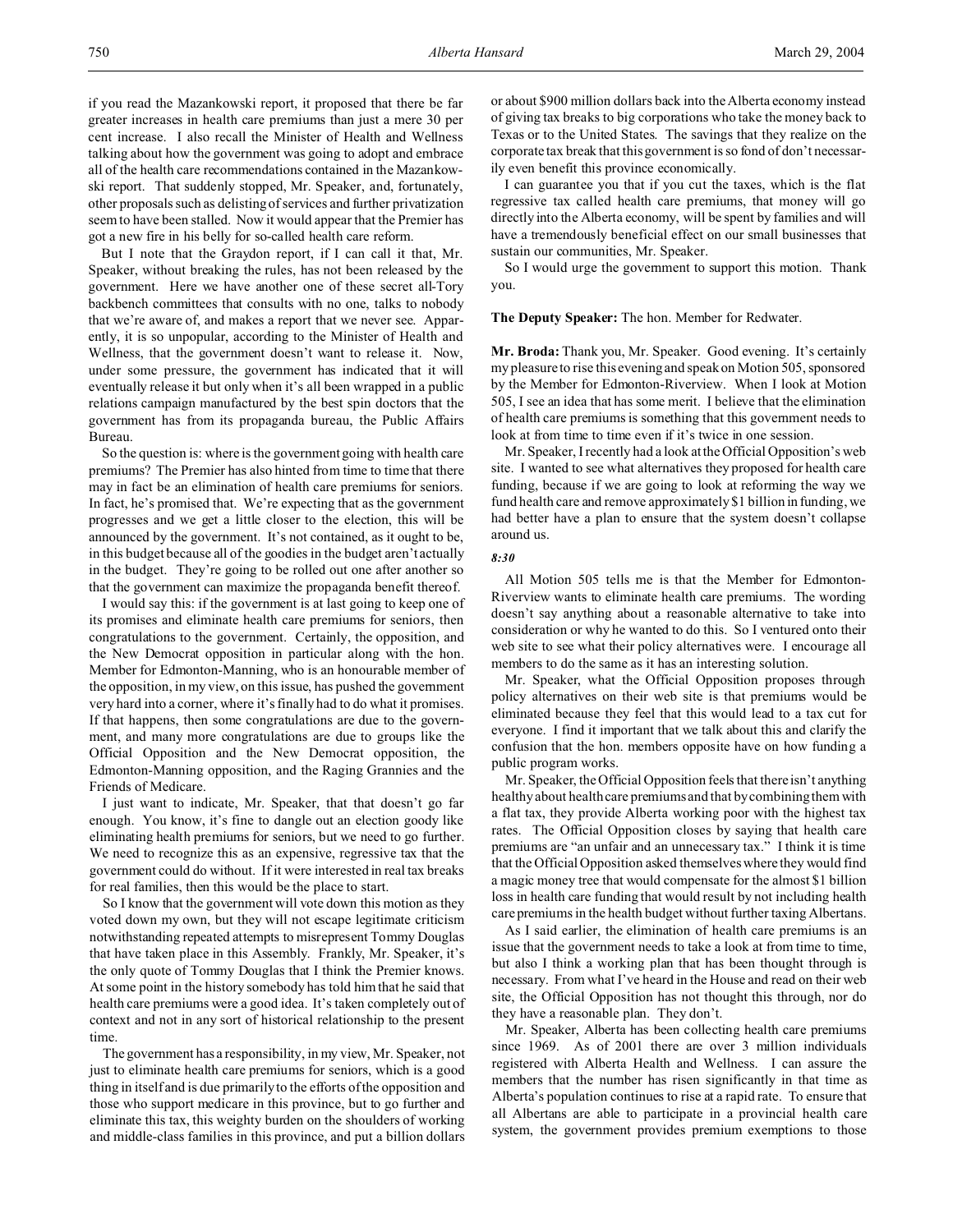Albertans that are unable to afford the cost of premiums for a number of reasons. In 2003 164,000, or 51 per cent, of Alberta's seniors did not pay health care insurance premiums.

### **Some Hon. Members:** How many?

**Mr. Broda:** One hundred and sixty-four thousand, 51 per cent.

#### **An Hon. Member:** One hundred and sixty-four thousand?

#### **Mr. Broda:** That's right.

Twenty thousand, or 6 per cent, of Alberta's seniors paid partial premiums. The province of Alberta ensures that all of Alberta's seniors that cannot pay health care premiums are exempted or supported through current government programs. This is done to ensure that all of Alberta's seniors have the opportunity to participate in Alberta's health care system.

### **Dr. Taylor:** Now, that's good government.

#### **Mr. Broda:** You bet it is.

On the Official Opposition web site they refer to the working poor as their reason to eliminate health care premiums, so I find it necessary to look at the programs the government has in place for those individuals. Mr. Speaker, as I said, low-income Albertans also qualify for health care premium subsidies. A single-earner family that has an annual income of less than \$15,970 qualifies for Alberta health care premium subsidies, and should that family have an annual income of less than \$12,000, they are fully subsidized. Similarly, a family with no children that makes less than \$28,240 a year qualifies for subsidies, and a family with no children who makes less than \$21,200 a year qualifies for full subsidy. Finally, a family with children who makes less than \$34,250 as an annual income qualifies for subsidies, and should that same family have an annual income of less than \$27,210, it would qualify for full subsidy for their health care premiums.

Mr. Speaker, these numbers and examples contradict the opposition's claim that health care premiums unfairly hinder Alberta's poor working families. Not only do they get subsidies for their health care, but they also don't pay any provincial taxes. On the contrary, Mr. Speaker, the Alberta government is working to ensure that Alberta's working poor are assured of participation in a health care premium system through their extensive subsidy program.

One other point I would like to make before I continue my argument is that health care premiums are put in place to ensure that the system user realizes that there is a cost to the system. More and more people are moving to this province, Mr. Speaker. It is up to the government to ensure that these resources are available to all residents, which brings me to my next point.

The Official Opposition on their web site also discussed stable funding as a part of their proposed health care policy. My question to them is: how would you go about providing stable funding for a health care system under financial stress that has just been relieved of a billion dollars of funding through what is proposed in Motion 505?

Mr. Speaker, I could go on and on and on, but I know that there are other speakers that want to participate in this. I also look forward to future debates on the elimination of the health care premiums when the time is more appropriate and when a proper plan is in place to address these issues in a broader context.

I encourage all members to vote against Motion 505. Thank you, Mr. Speaker.

**The Deputy Speaker:** Hon. members, I wonder if we might have consent to briefly revert to Introduction of Guests.

[Unanimous consent granted]

#### head: **Introduction of Guests** *(reversion)*

**Mr. Nicol:** Mr. Speaker, it's a real privilege for me this evening to stand and recognize a couple of members of our community that are in the gallery. I'd like to start by just recognizing Aaron Roth, one of our researchers. I notice his dad and stepmother are there with him, so I'd like to ask the three of them to stand and be recognized by the House.

#### head: **Motions Other than Government Motions**

#### **Health Care Premiums**

*(continued)*

**The Deputy Speaker:** I'll call on the hon. Member for Lac La Biche-St. Paul, following that the hon. Member for Clover Bar-Fort Saskatchewan, the hon. Member for Edmonton-Manning, and then the hon. Minister of Environment.

**Mr. Danyluk:** Thank you very much, Mr. Speaker. It's a pleasure to join debate on Motion 505 that was brought forward by the Member for Edmonton-Riverview. The sponsor has dedicated a great deal of time in this Assembly on various health issues.

**Dr. Taylor:** But he doesn't know what he's talking about.

**Mr. Danyluk:** Sometimes he doesn't, but I'm sure the member has the best intentions. I would say that most of the time he misses the big picture.

On the issue of eliminating health care premiums, he refuses to acknowledge the expansion of public health care and the pressure on all governments to find adequate funding. In the past the sponsor has referred to health care premiums as a regressive tax. I think he has considered a more responsible approach to funding health care. He should see that premiums are an acceptable alternative until reforms are implemented and the cost of health care is stabilized.

A straightforward action like Motion 505 seems like a reasonable request at first glance. One of the dangers with simple requests is that they overlook complex and important details. Eliminating premiums would save individual Albertans money, yet it would come with a substantial cost to the health care system. Health care funding in every province is currently unsustainable. According to a report released by the Conference Board of Canada, there isn't a single jurisdiction in Canada that is successfully managing the incredible funding pressure for health care delivery.

### **Dr. Taylor:** Not even Alberta.

#### **Mr. Danyluk:** Not even Alberta.

There may be a day when the Alberta government eliminates health care premiums. However, this change in policy would only occur with other reforms. The motion simply calls for the elimination of premiums. It does not provide any realistic suggestion for recovering \$900 million lost from eliminating premiums.

#### *8:40*

The sponsor has talked about ways he would offset the funding lost by eliminating premiums. Let's look at a couple of these ideas. First of all, he has suggested to this Assembly that \$900 million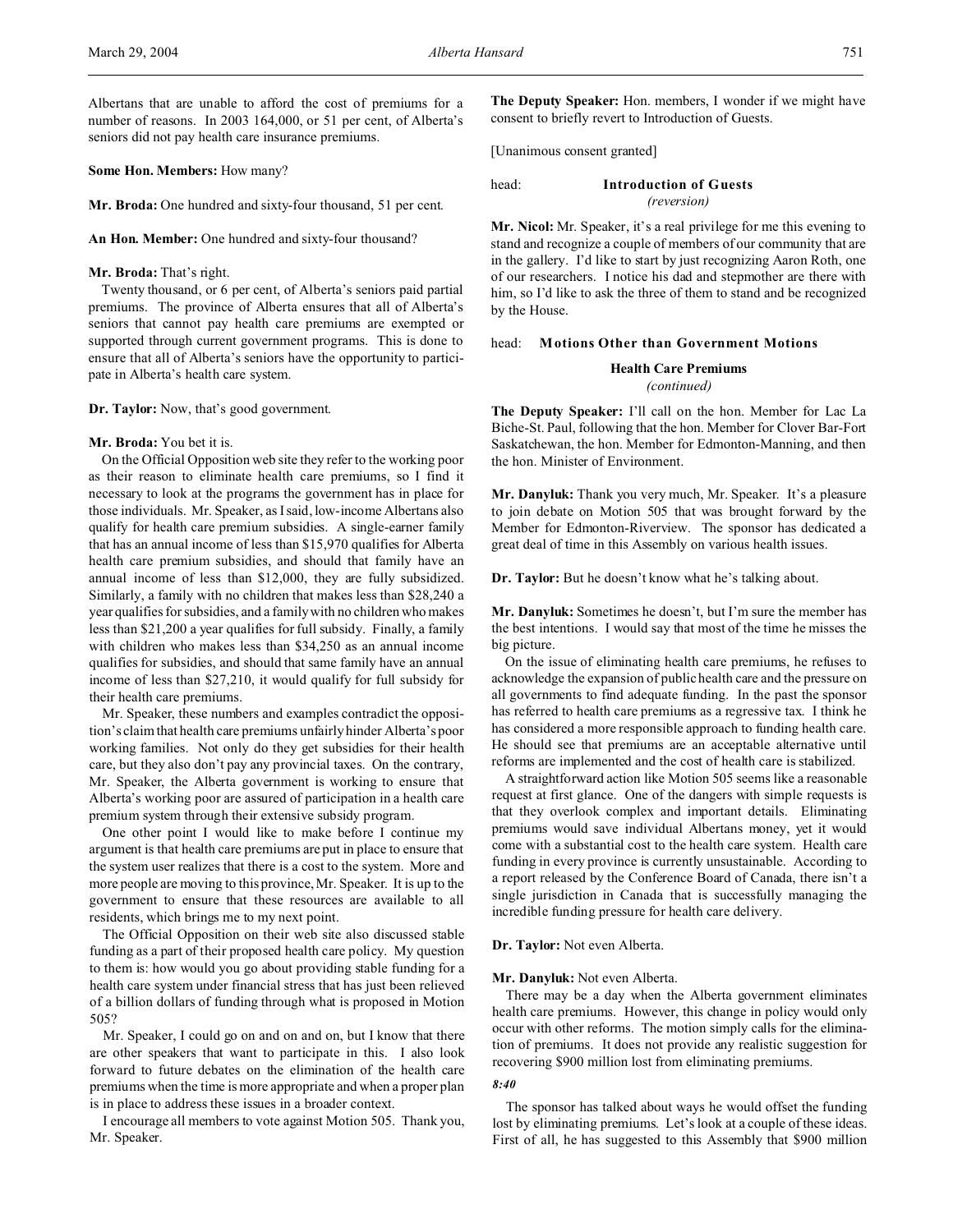could be offset through Alberta's budget surpluses. I appreciate the optimism that the member has in the fiscal stewardship of the Alberta government. Years of fiscal discipline, careful planning, and thoughtful legislation have helped Alberta balance its books, pay off its deficit, and pay down its debt nine years – nine years – ahead of the debt-repayment schedule.

I would caution this member against relying on surpluses, especially that exceed \$900 million every fiscal year. Right now Alberta's oil and gas sector is doing very well. However, Albertans know all too well that what goes up comes down. The prices of oil and natural gas could come down with little notice, and the government surplus may shrink as a result.

Mr. Speaker, I would also remind the member that a large portion of the surpluses are directed to the capital account to pay for dozens of buildings and road construction projects. Albertans will continue to receive world-class public health care particularly funded by premiums. Under the government's current fiscal structure Albertans also enjoy new and improved roads and infrastructure, and we have members in the gallery that will attest to that. I would hope that the member across the way recognizes the importance of stable infrastructure and transportation funding to meet the needs of the growing population and the expanding economy. Taking \$900 million away from the capital account would postpone or may cancel many of these projects. Relying on annual surpluses exceeding \$900 million may be a little too optimistic.

Another one of the sponsor's ideas is to undo Alberta's single-rate tax system, which was phased in between 1999 and 2001. To me this particular idea raises a red flag, especially if the sponsor truly cares for the well-being of low-income Albertans as much as the Alberta government does. Eliminating a single rate would increase taxes for many Albertans. This shift in the tax policy would have a ripple effect on the Alberta economy and the well-being of the poor. A single-rate tax system balances fairness and competitiveness. According to the Alberta 2003 budget the top 15 per cent of income earners paid 66 per cent of the total income tax collected.

Thank you very much, Mr. Speaker, for giving me the opportunity.

**The Deputy Speaker:** I regret that the time allocated for this item of business has now elapsed.

[Motion Other than Government Motion 505 lost]

#### **Tourism Levy**

506. Mr. Strang moved:

Be it resolved that the Legislative Assembly urge the government to take measures to establish a tourism levy to be dedicated to the province's tourism marketing framework to promote the tourism industry in Alberta.

**The Deputy Speaker:** The hon. Member for West Yellowhead.

**Mr. Strang:** Thank you, Mr. Speaker. It is a pleasure to rise today and open debate this evening on Motion 506, establishment of a provincial tourism levy. I think this motion is extremely important because of the implications to this province as a whole.

Tourism is a very important industry to Alberta. This province has different sceneries and opportunities for industry to grow. Whether it is our national or provincial parks or heritage sites or something as simple as the many campsites around Alberta, there are plenty of interesting areas for tourism to expand.

I represent a constituency whose economy depends greatly on tourism. In fact, I don't think there is an industry that affects the likes of Edson, Hinton, or Jasper as much as tourism. Tourism is an industry that is saving communities in my constituency.

One only has to look at Grande Cache to see how important the tourism industry is. Years ago Grande Cache's economy was dependent on coal mines, which have kept this town alive and thriving. These mines are now closed. Grande Cache was in serious trouble as jobs began to disappear and the town began to fight for its survival. As the town looks for different economic opportunities and diversification, tourism becomes the most obvious choice because of Grande Cache's fantastic location just outside the national park. This allows Grande Cache to come up with a vital tourism business strategy that helps attract visitors to a place with wonderful history and scenery.

As strategies were developed and the industry began to grow in this area, it has become evident that this government does not invest a lot of money to market this province. I realize that we do have a lot of different priorities in this province – health, education, and infrastructure – but what is not fully comprehended is the amount of revenue that can be returned to this province from tourism outside of Alberta. Motion 506 urges this government to consider creating a dedicated revenue source that would be applied directly to the tourism industry. Funding could be used to market Alberta or enhance the product that we already have developed in this province.

Mr. Speaker, we do not spend a great deal of money marketing ourselves to the rest of the country or the world. If you look at the figures for total tourism spending since 2000-2001, we spent over \$18 million in 2000-2001, over \$19 million for 2001-2002, about \$23 million for 2002-2003, and about \$22 million for 2003-2004. Last week the new budget was brought down with a lot of optimism, and this included the tourism industry. Approximately \$24 million will be spent in total on tourism. However, only \$18 million will be spent on tourism marketing.

Now, I know that some members may hear these figures and think that this is a lot of money to be spending on marketing our province, but we have to put this in perspective. I believe that the Fairmont hotel chain, which has about five resorts in Alberta, spends more money marketing their five resorts than we do marketing our entire province. I think this is a shame and a missed opportunity for this government. This province has so much to offer visitors outside of our normal tourism destinations. It seems everybody knows about West Edmonton Mall or the Calgary Stampede or Banff, Jasper, or Waterton Lakes national parks, but there are other areas that are just as beautiful and interesting that we need to promote to travellers of Canada and the world.

With all the different opportunities in the province for tourism development I think it's time for this government to dedicate increased resources to promote this province. As I alluded to earlier, we put about \$20 million into tourism marketing and services in 2003-04, and the return on the investment is quite substantial. The tourism industry is estimated to bring in approximately \$15 billion and supports well over 120,000 jobs. It would only seem logical that if this province would invest a bit more money in this industry, we could see the revenues increase dramatically.

Mr. Speaker, Motion 506 asks for the government to establish a tourism levy that could be dedicated directly to the tourism industry. This is a venture that has been tested in other jurisdictions. In fact, B.C. has a similar levy and will argue that their tourism industry is very prosperous because of it. We in Alberta have a hotel tax, which is paid by every customer who stays a night in a hotel room. The tax is 5 per cent, and this money goes directly into the general revenue fund, which in turn goes to fund our priority areas. The problem I have with the hotel tax is that its main goal has been accomplished, and now it is time for us to reconstruct it.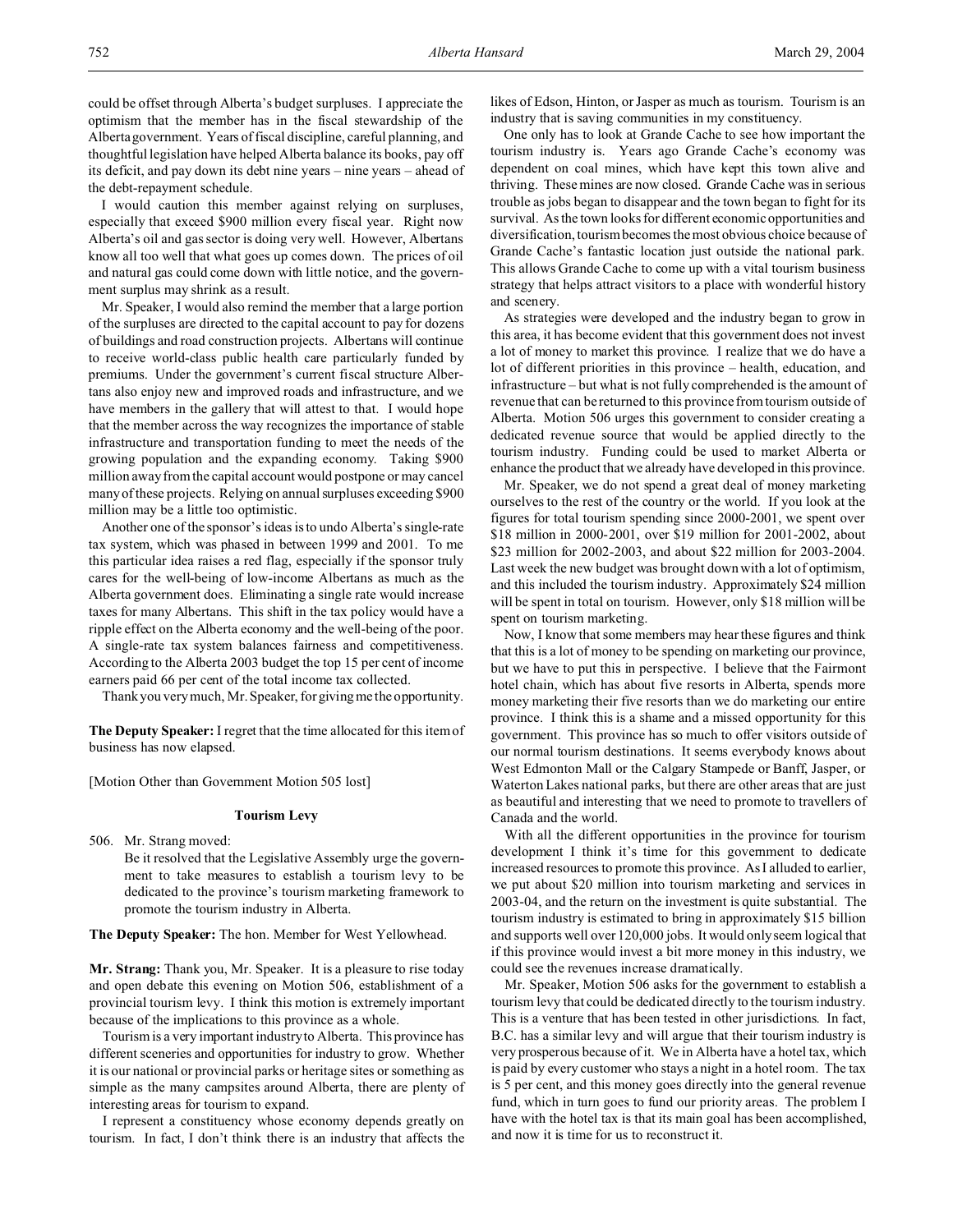### *8:50*

The hotel tax was established in 1987 as part of a plan to have extra revenue brought in to help eliminate the deficit, a problem the province had back in the late '80s and early '90s. Of course, with the current Premier looking over the elimination of those deficits, the hotel tax has officially taken care of what it was supposed to. So now we have a tax that could be a great candidate for a revision so that we can dedicate it especially to the tourism industry. The hotel tax brings in about \$50 million, and even if a portion of that were dedicated to the industry, I think we could see returns far greater than what the tax can bring in.

I know that many here do not agree with dedicated revenue to certain programs because it opens the door to other levies and premiums that would be suspiciously designed for certain areas, but of course we already have such an item that is revenue dedicated to a program; that is, our health care premiums. The premium revenues generated are tied to health care and cover only a minute portion of our health care spending, but the presence of a dedicated revenue source is here. Revamping the hotel tax is supported by not only a lot people in government but the industry as well.

I believe that in late 2002 when shareholders in the tourism industry came to the government through the Standing Policy Committee on Economic Development and Finance, they recommended that the hotel tax be replaced with a tourism marketing levy, which would be specifically dedicated to marketing this province. It is extremely important that we look at the benefits of a move like this. As I said earlier, if such a move were made, the general revenue fund would be out approximately \$58 million, but we would have to look at how much money it would bring back into Alberta through the tourism industry if we invest that money into this thriving industry.

Mr. Speaker, I think we should seriously consider revamping our hotel tax into a tourism levy so that we will have a dedicated and somewhat stable resource fund. I mean, one could argue that as tourism investment continues to increase, the money dedicated to tourism will also increase, providing more opportunities for investment, jobs, promotion of our beautiful province.

We have to look at making decisions on this idea sooner rather than later for the sole purpose that we have an extremely large event coming to this province that we need to capitalize on. Next year is our big 100th anniversary, and I ask: how are we marketing this event as to tourism around Canada and the world? Would we be better able to market this extremely important event if we had more dedicated revenue for this industry? How many advertising campaigns are we going to get to get visitors into this province for our centennial?

I think this is a remarkable opportunity that we should not let slip by. If we do not do more to ensure that this year is our most successful tourism year, I think we have done Albertans a great disservice. They are expecting a great event, a huge event. I am worried that we are not doing all that we can do to ensure that 2005 brings us a lot of prosperity.

Mr. Speaker, Motion 506 is one which limits what the government can do. Revamping the hotel tax . . . [Mr. Strang's speaking time expired]

Thank you. [interjections]

**The Deputy Speaker:** Unanimous consent has been asked for for the hon. member to complete his speech.

[Unanimous consent denied]

**The Deputy Speaker:** The hon. Member for Edmonton-Ellerslie.

**Ms Carlson:** Thank you, Mr. Speaker. [interjections] You guys wouldn't give me unanimous consent. I'm not prepared to give any of you unanimous consent. [interjections]

**The Deputy Speaker:** Hon. members, there is a problem: too much talking when there's only one member that's been officially recognized.

The hon. Member for Edmonton-Ellerslie.

**Ms Carlson:** Thank you, Mr. Speaker. I'm happy to have an opportunity to speak to Motion 506, to establish a tourism levy. I'm glad that the sponsor of the motion finally got around in his comments to describe where this money was going to come from, because when you first read the motion, the language is somewhat unclear in terms of whether the motion calls for a new tourism levy on top of the hotel room tax.

If that had been the case, we wouldn't have been able to support it, because irrespective of what this government says, we are not taxand-spend Liberals. We are very fiscally responsible, and we would not support another new tax on an industry that would potentially price that industry out of the market in terms of competing provinces and other jurisdictions. It would definitely, we believe, go a long way in terms of removing our competitive advantage. But as the member described it, the hotel room tax would be a dedicated levy, and that's where the money for the tourism marketing would come from, and we're fully in support of that and have been for a long, long time.

In fact, we believe that the way to operate this would be to put a delegated authority in place so that you have  $it$  – well, I would like to say at arm's length from this government. It never has been so far. But at least that's a little further away in terms of controlling the money and being able to have the industry decide where that money is best spent. I think that that would be a very effective way.

Just take a look at other DAOs like the tire recycling board, where that dedicated tire tax went. Then they decide how to invest in supporting the industry and other options that they have available to them like helping to support environmental concerns and so on.

When we speak to people around the province who are involved in the tourism industry, whether it's in an organized fashion or whether it's individual proprietors or chains, they definitely believe that they could better administer that money than the government can, and I tend to agree with those folks. I think that they should have some control over the money that's coming directly out of their pockets, and to do that would be, I think, very supportable. Certainly, we've heard many concerns every single year since I've been in here about the amount of money that gets taken off in the room tax and how much actually goes back.

As the sponsor of the bill said, this was a levy that was started in 1987 by the Getty government. At that time, they said that it would help to eliminate the large deficits that were occurring in the government of the day. It's interesting how a Conservative government doesn't do any better job than anybody else in terms of, once the monies are no longer in a deficit situation, eliminating those taxes. We haven't seen an elimination of them over the past six years, and during that time period they collected nearly \$570 million in hotel room taxes. Now, not very much of that goes back to the industry. Fifty-six million dollars was collected last year; \$18 million went back to tourism. Not very equitable if you ask me.

So I would certainly support putting those dollars in the hands of that industry because the money does recirculate, and certainly we do need, I believe, to spend more focus and more time on promoting Alberta tourism. Time after time we see tourists going to Banff and Jasper and not coming out of that mountain corridor. The tourists go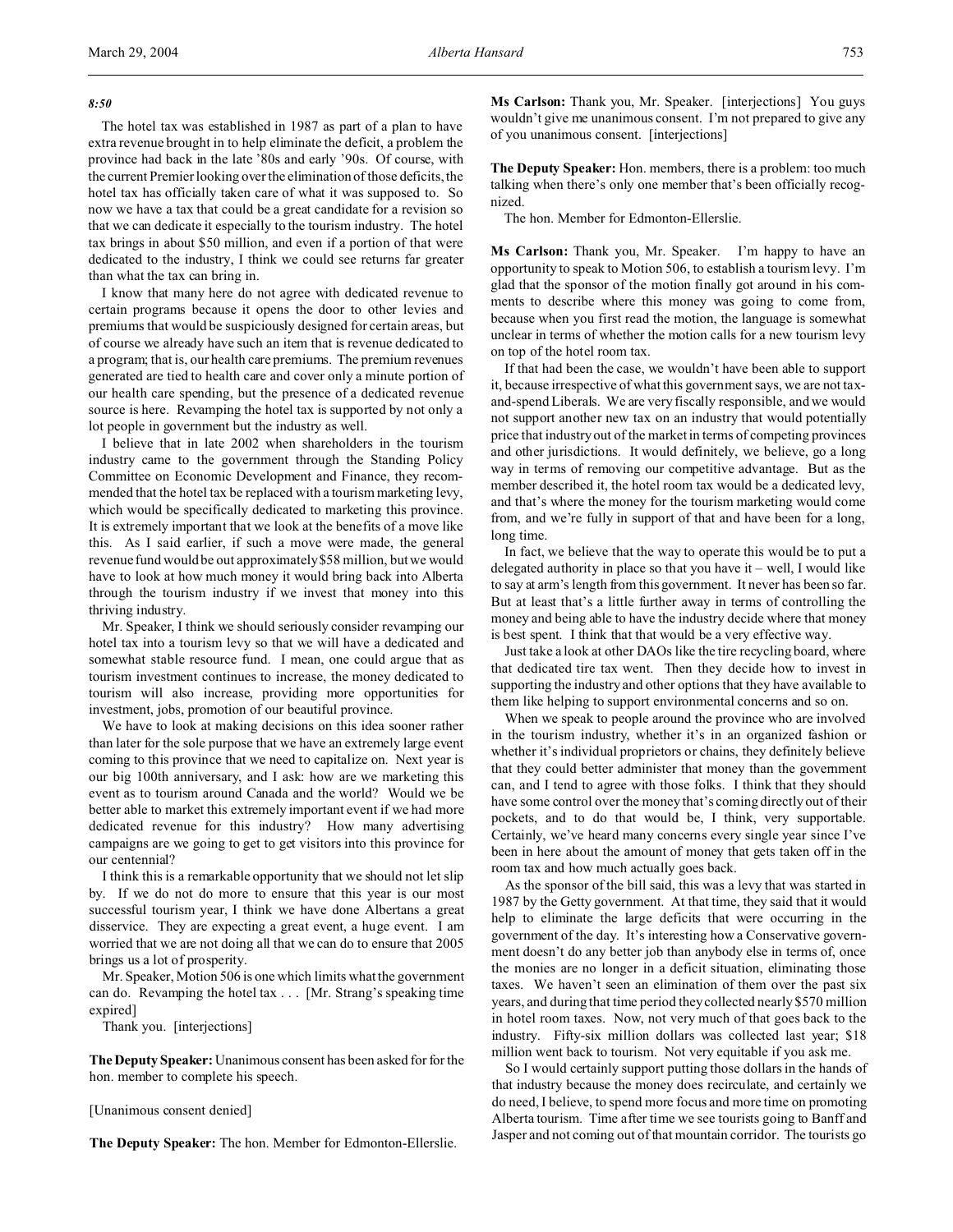I would certainly hope that we will see some changes here quickly. In fact, I thought we had a commitment from the Minister of Economic Development last year during Committee of Supply, when he stated that the government had an approved program for dedicating the hotel room tax to tourism marketing, but it was postponed by Treasury Board, and isn't that just too bad?

**The Deputy Speaker:** I hesitate to interrupt the hon. Member for Edmonton-Ellerslie, but the time limit for consideration of this item of business on this day has concluded.

head: *9:00* **Committee of Supply**

[Mr. Tannas in the chair]

**The Chair:** I'll call the Committee of Supply to order.

## head: **Main Estimates 2004-05**

#### **Offices of the Legislative Assembly**

**The Chair:** Hon. members, pursuant to Standing Order 58(8), which requires that the estimates of the offices of the Legislative Assembly be the first item called in the Committee of Supply's consideration of the main estimates, I must now put the question without debate or amendment.

| Agreed to:                            |              |
|---------------------------------------|--------------|
| Support to the Legislative Assembly   |              |
| <b>Operating Expense</b>              | \$38,664,000 |
| Office of the Auditor General         |              |
| Operating Expense and                 |              |
| Equipment/Inventory Purchases         | \$17,646,000 |
| Office of the Ombudsman               |              |
| <b>Operating Expense</b>              | \$2,130,000  |
| Office of the Chief Electoral Officer |              |
| <b>Operating Expense</b>              | \$13,735,000 |
| Office of the Ethics Commissioner     |              |
| <b>Operating Expense</b>              | \$447,000    |
| Office of the Information and         |              |
| Privacy Commissioner                  |              |
| <b>Operating Expense</b>              | \$4,072,000  |
|                                       |              |

#### **International and Intergovernmental Relations**

**The Chair:** The hon. Minister of International and Intergovernmental Relations.

**Mr. Jonson:** Good evening, Mr. Chairman. This evening I'm pleased to present the estimates for the Ministry of International and Intergovernmental Relations, the 2004-2005 business plan. First of all, I would like to introduce some people from IIR who are with us this evening. I think everyone is present, so I would like to introduce them and have them stand: Gerry Bourdeau, Deputy Minister of International and Intergovernmental Relations; Garry Pocock, assistant deputy minister, Canadian intergovernmental relations; Wayne Clifford, assistant deputy minister, international relations section; James Doherty, international trade counsel, trade policy section;Lori Sajjad, director of corporate services; Kathryn Wiegers, communications director; and Douglas Mills, myexecutive assistant.

Mr. Chairman, it is worth noting that I just introduced 10 per cent of the staff of the ministry. We may be small in numbers, but we do, I think, very significant work. Examples include our key role in the establishment of the Council of the Federation, strengthening Alberta's international relations, representing Alberta in the softwood lumber dispute and trade agreement negotiations, and working with agriculture on the BSE situation.

We take the lead in trade negotiations and national communications in discussions at the Council of the Federation and first ministers' meetings. The ministry also leads in the development of government-wide strategies and policies for Alberta's relations with international governments, organizations such as the World Trade Organization, and federal, provincial, and territorial governments.

In terms of business plan goals the ministry's business plan has three goals. The first focuses on our relations within Canada by "promoting the interests of, and securing benefits for, Alberta as an equal partner in a [strong], united Canada." The ministry's second goal focuses on "promoting the interests of, and securing benefits for, Alberta [through] strengthened international relations." Related to this, the ministry's third goal is to promote "the interests of, and securing benefits for, Alberta from greater trade and investment liberalization, domestically and internationally."

IIR's goals support two of the government of Alberta's business plan goals. These are: "Alberta will have a prosperous economy," and "Alberta will have a financially stable, open and accountable government and a strong intergovernmental position in Canada."

Mr. Chairman, the ministry is divided into three sections that reflect our goals:Canadian intergovernmental relations, international relations, and trade policy. I will now take a few minutes to discuss key initiatives in the year ahead for each of these sections.

The Canadian intergovernmental relations section works with other government ministries, with other provinces, and with the federal government to promote and protect Alberta's interests as an equal partner in Confederation. We will advance through the Council of the Federation and other government bodies Alberta's position on Senate reform, health care sustainability, and the need to address the fiscal imbalance.

In the coming year we will continue to pursue three initiatives identified by the Premier to improve federal/provincial relations. These are regularly scheduled first ministers' meetings, a guaranteed provincial role in international agreements in areas of provincial responsibility, and Senators appointed from a list of provincial nominees. Also in this particular area, Mr. Chairman, later this year we will be receiving a report from the MLA committee dealing with Alberta's future place in Confederation, chaired by the Member for Edmonton-Rutherford.

Canadian intergovernmental relations will also continue to support the Ministerial Task Force on Security and the cross-government climate change committee. As always, this section will provide strategic support to the Premier with the Council of the Federation, first ministers' meetings, and other federal/provincial meetings.

Mr. Chairman, the international relations section works with other Alberta government departments to strategically advance our province's international interests. A key area is building on and strengthening Alberta's relationship with our largest and most important trading partner, the United States. A major initiative is the opening of an Alberta office in Washington, D.C. I will discuss this initiative in a moment when detailing my ministry's budget for the upcoming year.

Our international relations section will also continue to emphasize Alberta's membership in organizations such as the U.S. Council of State Governments-West, the Pacific Northwest Economic Region, and the Western Governors' Association. We will work with our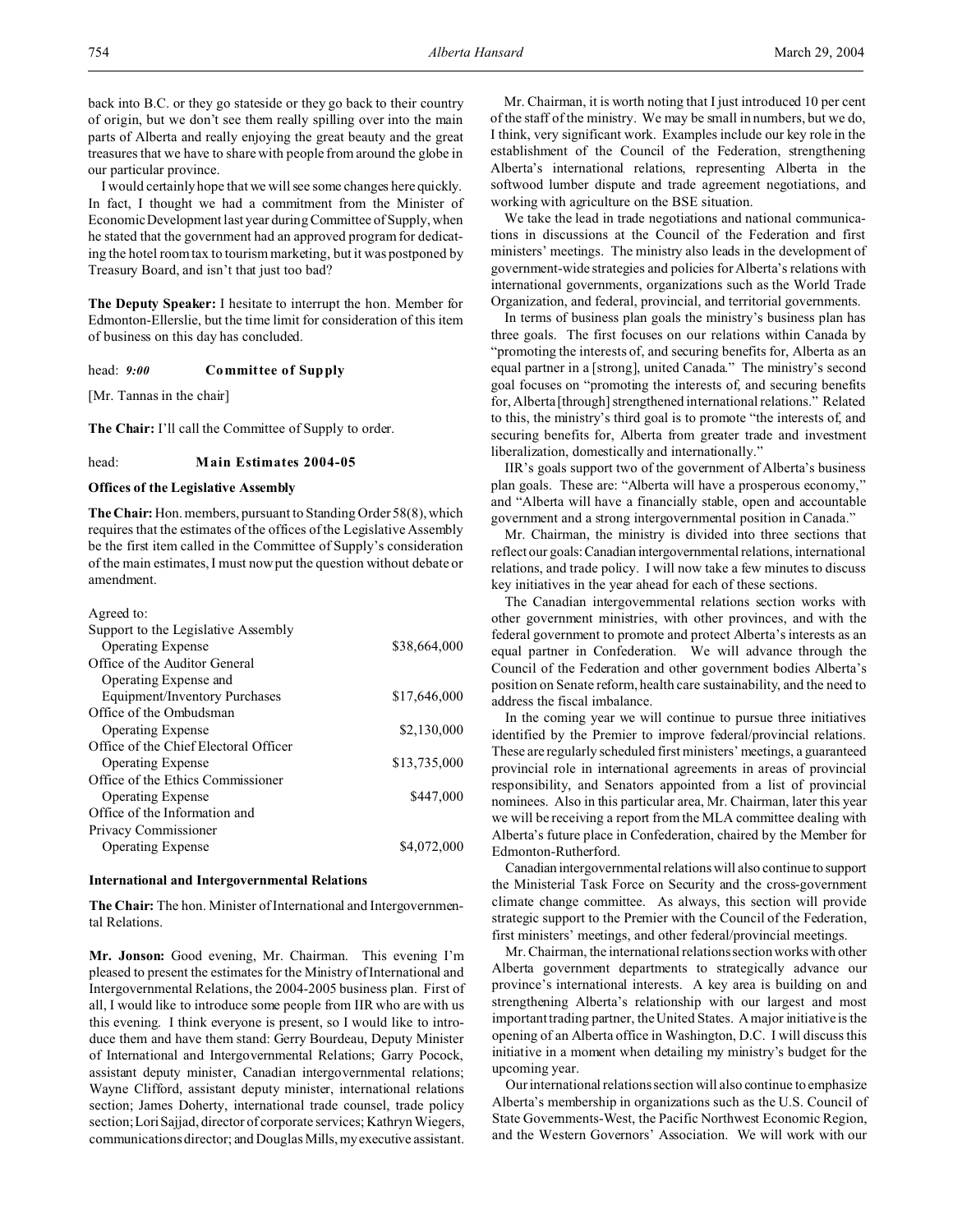state counterparts and bilateral councils Alberta has established with Montana, Idaho, and Alaska. We will increase Alberta's profile in key international markets by developing intergovernmental relations and enhance Alberta's nine twinning relationships, including celebrations marking the 30th anniversary of Alberta'stwinning with Gangwon, Korea. We will also establish new twinning relationships in Ukraine. The section will support international governance office projects in developing countries including Ukraine, South Africa, and China.

Mr. Chairman, the trade policy section also works with a variety of Alberta ministries and other Canadian governments. As co-lead with New Brunswick on a special Council of the Federation ministers' committee Alberta will seek support for a proposal to ensure that provinces and territories have a guaranteed place at the table when the federal government negotiates international agreements affecting provincial constitutional responsibilities.

Our trade policy section along with our intergovernmental relations section have key roles in this initiative. The trade policy section will also advance trade opportunities for Albertans by working, again, through the Council of the Federation to remove internal trade barriers to ensure the free flow of goods, services, capital, and labour within Canada. Our trade experts will protect Alberta's priorities, interests while working with other provinces and the federal government to reach long-term, durable solutions to disputes with the United States on softwood lumber, wheat, hogs, and during the World Trade Organization negotiations, especially as those apply to agriculture, trade remedies, and services.

#### *9:10*

Mr. Chairman, I will now move on to the ministry's budget and staffing levels. We are a small ministry in terms of budget and staff. The 2004-2005 budget has grown by \$2 million to approximately \$8.5 million. There are a total of 58 staff in my ministry, an increase of five from last year. These new positions will be allocated between the new Alberta office in Washington, D.C., and our increased commitment to the Council of the Federation. The first significant budget increase in several years allows us to open the Alberta office in Washington, D.C., participate fully in the Council of the Federation initiatives, and meet the 3.5 per cent government-wide salary increase for staff.

Mr. Chairman, there are fiscal realities that come with establishing a presence in Washington, D.C., and providing leadership in federal/provincial relations. An additional \$1 million is allocated to establish the Washington office. The government of Alberta has recognized this as a priority. The United States is by far Alberta's most important economic partner, and Washington is a place where important decisions are made respecting our economic interests. The new office will advance Alberta's economic and policy interests in key areas such as energy, agriculture, and trade disputes and help expand Alberta's contacts with key U.S. decision-makersand policymakers.

In the year ahead an additional \$900,000 is allocated for costs resulting from the significant increase in intergovernmental activities in Canada. Mr. Chairman, with the creation of the Council of the Federation, the provinces and territories are acquiring their own institution, and we're taking an important step to the future of Canada. Furthermore, each province is assessed a fee based on 10 cents per person, as I understand it, that is to be contributed to fund operations of the council. Yes, this is an overall new cost.

In past years the Premiers met once a year as a group. However, since January of 2003 they have met six times. Through the Council of the Federation and its secretariats the Premiers have developed an ambitious plan to work together on health care, literacy, the environment, and disaster relief. All of this has placed considerable new demands on the time and resources of my ministry.

Another example of this increase in intergovernmental activities is the twice-yearly joint cabinet meetings between Alberta and British Columbia. The Alberta/B.C. co-operation arrangement will result in savings for taxpayers as we find efficiencies in transportation, education, children's services, and other areas. However, it has also placed more demands on the ministry as agreements have to be prepared and support provided for the Premier and our cabinet colleagues at these meetings. Over the next few weeks and months there will be meetings of health ministers, finance ministers, and others, all of which will require support from our ministry.

Finally, Mr. Chairman, I would like to present a very brief outline of how we measure the ministry's performance and track our progress in meeting our goals as effectively and efficiently as possible. Our outcomes are difficult to quantify because they often are long term and depend on external factors. To help us measure how well we are doing and identify areas for improvement on key initiatives such as major conferences, trade negotiations, or international missions, we seek input through client surveys and polling results. We use these measures to provide a detailed record of our achievements and activities in our annual report and other documents.

In conclusion, Mr. Chairman, I would like to indicate that our new business plan and budget sets out how we will meet the priorities of this province in the year ahead. I would be happy to answer any questions or hear comments from my legislative colleagues. In advance I will commit to answering in writing any questions I cannot respond to this evening.

Thank you, Mr. Chairman.

**The Chair:** Thank you.

The hon. Member for Edmonton-Ellerslie.

**Ms Carlson:** Thank you, Mr. Chairman. I appreciate the comments from the minister. As in past years I'll just ask a few questions and then ask the minister to respond to them. When he does, then I'll get up and ask some more questions in another area.

I'd just like to go back to, first of all, your last comments about the increase in funding for the Canadian intergovernmental relations. It's an increase of 60 per cent. I understand what you just said, that part of the explanation for that increased funding is the 10-cent levy, but we would like a further breakdown on where the costs are being allocated for the rest of the money now. I fully appreciate all of the additional meetings that are coming up in the next year and your expectation in terms of the travel and the staff to support that, but I would like a more detailed breakdown on the money. How much do you expect to spend on additional staff and travel with the B.C. meetings, how much with other provinces, and how much with the feds? Can you give me any idea of what that breakdown looks like now?

**Mr. Jonson:** I can give just a general comment. As the member, Mr. Chairman, has indicated, we will certainly provide a detailed response as well.

With respect to the two major components in the increase in funding for our ministry, first of all, we are anticipating that the Washington office will be an office with at least two personnel being present. Of course, we will have to lease space, and we hoped it would be in Washington. We, quite frankly, have made some I think well-received overtures to locating it in the Canadian embassy. Those things, however, do not come cheap. The Canadian government is not going to provide it to us free of charge, and that will be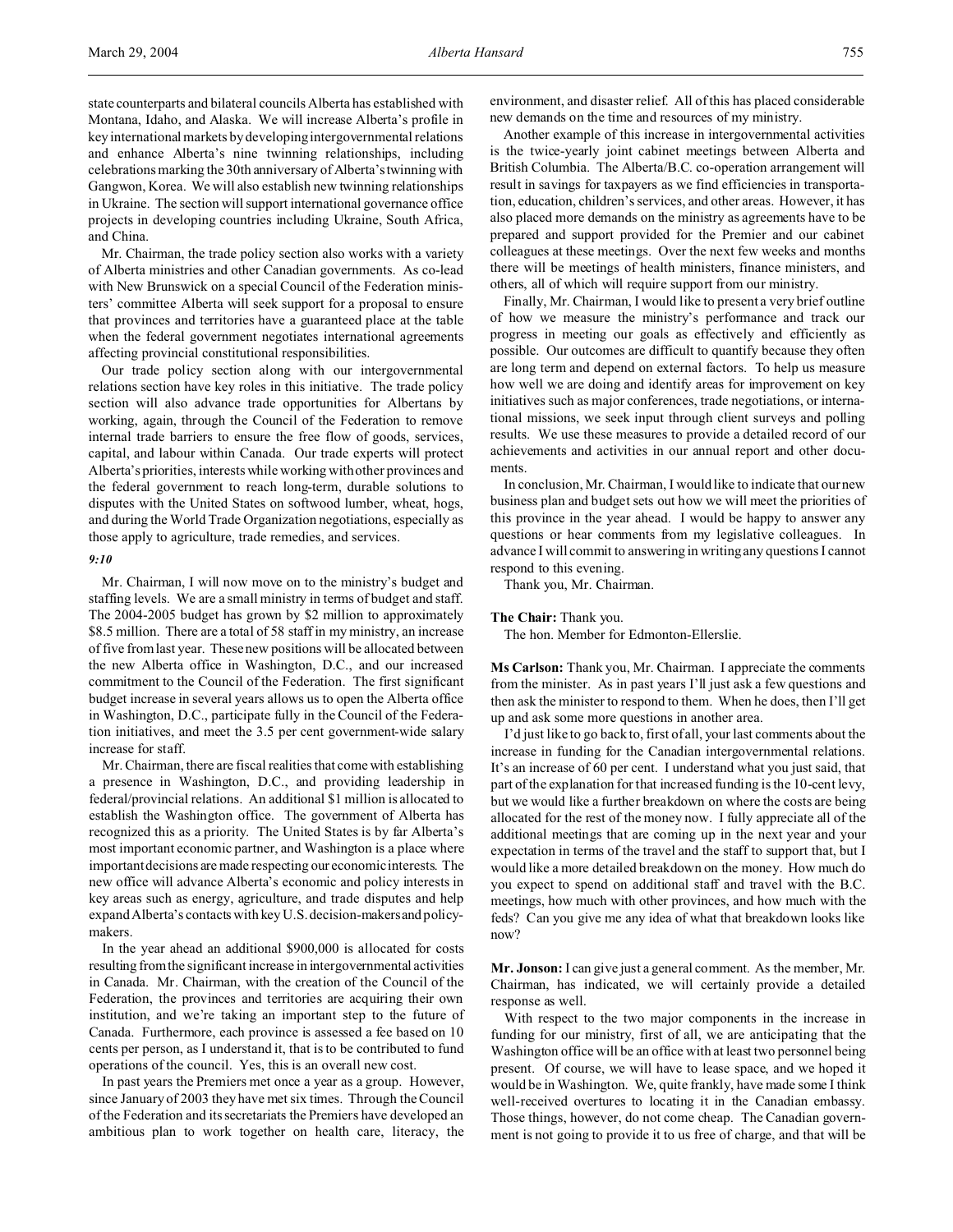a major component, along with of course our share of, I would expect, access to communication supports and so forth.

In the case of the Council of the Federation there will be an overall staff that will need to be hired to operate that on a national basis. We will have to pay our share there. I'm not up to date in terms of what the implications are as far as accommodation. They are in both cases very significant initiatives which, yes, are going to cost money, and in both cases it is money directed at developing an effective office which can carry the message, in the one case to the federal authorities and the federal politicians and in the other to our major trading partner.

**The Chair:** The hon. Member for Edmonton-Ellerslie.

**Ms Carlson:** Thank you, Mr. Chairman, and thanks for those answers. Just a little follow-up on the Washington office. Do you know who's going to staff it yet and how soon you expect those two people to be in place? [interjection] Yes, we're hoping it's not an existing Conservative member who's going to be staffing it.

My next set of questions is on the international trips by the various MLAs. We've seen in this past year many members of the government and cabinet ministers taking trips abroad to promote Alberta or attend special events. Some of them, I believe, were organized and/or sponsored and co-ordinated through your department. So my first question is in terms of rating how successful those trips were in terms of what was achieved. Do you do that? Is that public information? If you don't do it, then what kind of performance measure do you use to see whether or not you got good value for your money, even if it's a long-term kind of measure that you're looking at?

Also, I'd like to know the kind of co-ordination that you have between the Public Affairs Bureau and other departments in setting the trips up. Who decides who goes where and which person it is that's actually going? Can you give us a list of MLAs and cabinet ministers who went abroad last year and then the costs of those trips abroad that would include symposiums or conferences? I think that's it on trips abroad.

#### *9:20*

**Mr. Jonson:** First of all, with respect to international trips I think we have been quite diligent in providing an initial announcement or release as to the trip occurring and then following up with a news release report on, at least in general terms, what the nature of the discussions was and what the results or, we hope in many cases, the accomplishments are of those particular missions.

With respect to MLA participation the basis of selection is usually a connection with a relevant standing policy committee. We do have you might say an assigned group or team – I wouldn't call it a formal committee – that takes part, for instance, in the annual meetings with Montana. As you know, we also have another group which was assigned to being responsible for relations with the Pacific Northwest Economic Region, or PNWER, and of course they do go to their annual conference, which alternates among the various members.

If you were looking for specific funding and so forth, I would have to get back to you in terms of a written reply.

**The Chair:** The hon. Member for Edmonton-Ellerslie.

**Ms Carlson:** Thank you, Mr. Chairman. I just would like to comment that I see other members standing to ask questions. I believe it's the agreement between House leaders that opposition has the first hour of budget debate in every budget estimate, so you have to wait till past 10 o'clock before it's your turn or until we're done.

Mr. Chairman, my next question to the minister is with regard to what his ministry may be doing to calm concerns in Alberta about separation. Are you doing anything to deal with that? We often hear talks about Alberta wanting to separate and discussions happening about that. The odd poll comes out. I believe it came up again in the firewall committee discussions. What does your department do to deal with that situation? Are you taking any steps to address the issue for or against support for this issue in Alberta?

#### **The Chair:** The hon. minister.

**Mr. Jonson:** Yes, Mr. Chairman. First of all, we have certainly been supportive and will take credit for providing the support services, but I think we should recognize that our Premier along with the other Premiers in Canada has made a special effort through the creation of the Council of the Federation and through, I think in all cases, going to the table with federal politicians but particularly the Prime Minister himself with the viewpoint to establish more positive, more effective relations between the federal government and the provinces and territories. That has been going on. It's been well reported upon.

There has been some progress, Mr. Chairman. It would appear that at least two of the initiatives that Premier Klein had mentioned some time ago as doable goals have been responded to favourably: the idea of regular first ministers' meetings, and also the whole concept of the provinces having a place, a seat, so to speak, at the table when trade talks and trade negotiations are going on. So there's certainly been an initiative there.

As well, the committee that I referred to in my opening remarks, chaired by the Member for Edmonton-Rutherford, has travelled extensively across the province, held public hearings, has now sent out an invitation for additional written comment, or I guess that they have something called e-mails these days, too, that might be used. They will eventually analyze the information that has come to them. They've had quite a variety of recommendations and a great deal of input, and much of that deals with what you might refer to as western alienation and some of these particular issues.

So, Mr. Chairman, there has been a considerable amount of activity in that particular area.

**The Chair:** The hon. Member for Edmonton-Highlands.

**Mr. Mason:** Thank you very much, Mr. Chairman. I would like to ask: with respect to the increases in the Canadian intergovernmental relations budget, which is about a 60 per cent increase, to what degree are these costs associated with the newly-established Council of the Federation? And how will the council differ from the previous formations that have existed on a more informal basis to deal with relationships between the provinces and their relationship with the federal government?

I would also like to know whether or not there are expenditures in this budget for the senatorial elections that the government has alluded to and whether or not they'll be held this fall during the municipal elections. We'd like to know how much money taxpayers should look forward to spending on that.

We'd also like to know about costs related to the so-called firewall committee, otherwise known as strengthening Alberta's role in Confederation. We'd like to know when that's going to be completed, and what is the projected cost of all of its activities?

I would like the minister, if he would, to also please perhaps take this opportunity to explain the government's reasons for refusing to participate in the national health council.

Thank you, Mr. Chairman.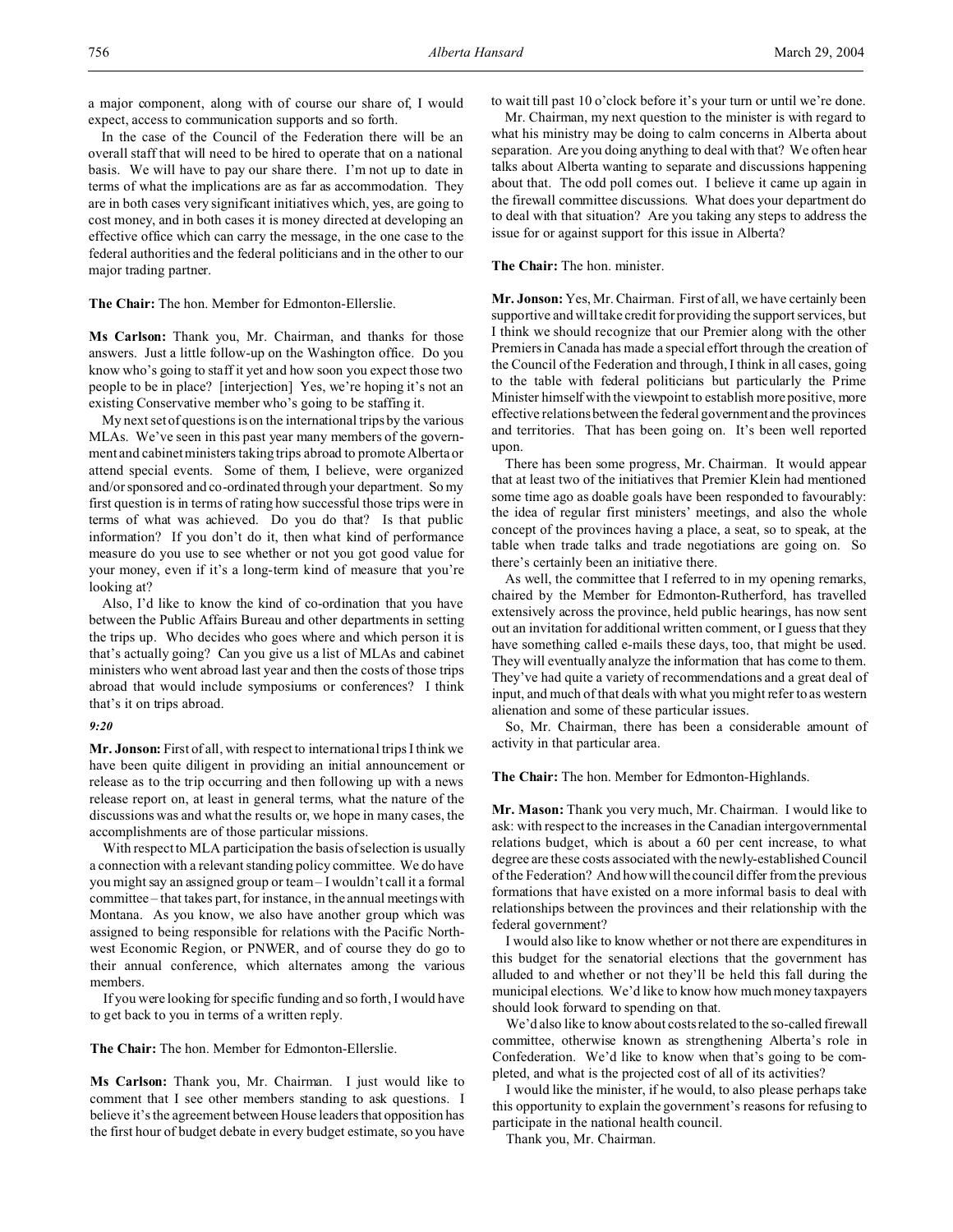**Mr. Jonson:** First of all – not necessarily in the order of the questions, but I'll get the answers to you – on the committee on Alberta's role in Confederation, the costs will likely be in the neighbourhood, Mr. Chairman, of \$280,000, and that is inclusive of travel and all the other expenses associated with that committee's actual activities.

With respect to the question on senatorial elections or selections, there has not been a decision on that at present. Certainly, it is something that is on the agenda for consideration, but there has been no hard-and-fast decision made about when or if such an event might occur and also what funding might be involved.

In terms of the Council of the Federation, it is a major budget item. I've already alluded to the manner in which the decision is made for the sharing of the cost among the provinces. I would like to elaborate a bit further on the Council of the Federation. The situation that we've had up to this point in time, or at least up until about three or four months ago, is a situation, Mr. Chairman, where certainly there are meetings between provincial and territorial representatives and the Premiers, but it is not as effective either from a federal point of view, I think, or from a provincial and territorial point of view as it could be.

## *9:30*

The one thing that was missing is that there was not one support group in Ottawa that was available to the provinces and the territories to develop papers, to make arrangements, to make contacts, and to basically provide a base for the provinces and territories to work from. What is being done here is that these separate, somewhat fragmented presences that the provinces have had in Ottawa are being amalgamated into what's called the Council of the Federation. The Council of the Federation is the Premiers and the territorial leaders, but this secretariat is the working civil service arm that is being created. Yes, it is somewhat expanded over the numbers of people that were involved before and it will cost money, but it will also, I think, lead to much more productive, well-positioned agendas for the provinces and the territories.

**The Chair:** The hon. Member for Edmonton-Ellerslie.

**Ms Carlson:** Thank you, Mr. Chairman. There was quite a bit of noise in the Assembly, so I couldn't hear one of the answers that the minister gave.

**Mr. Norris:** You weren't listening anyway.

**Ms Carlson:** No, I was. You were talking, hon. minister, and that's why I couldn't hear.

I'm not sure if the minister for this department stated that he would give a breakdown of the \$250,000 in costs for the firewall committee, but if he didn't say that, I would ask him to do that.

Also, we're interested in knowing how many people attended each of the 12 meetings and any information he can give us on those and when we could expect to see . . . [interjection] No, I won't ask that question, I don't think, Member for Edmonton-Highlands.

My final two questions on this are: what does the minister plan to do with the report, and will the report be made public? Sometimes we see these reports just gather dust, and I'm hoping that won't be the case here.

Now I'd like to move on to talk a little bit about the Kyoto protocol. What steps does your ministry plan to take to address the Kyoto issue in the coming year? What is your department doing to help Alberta meet its targets? Are there any strategies that you're working on in terms of helping the industry? Have you done any economic impact assessments relative to the Kyoto protocol, and if so, could you make those public to us? The last question on this one is: will you provide copies of the documents that you've got that support Alberta's position relative to the Kyoto protocol?

Thank you.

**Mr. Jonson:** With respect to, first of all, the report of the committee on Alberta's place in Confederation . . .

#### **An Hon. Member:** You can say firewall.

**Mr. Jonson:** The firewall is not our creation, but certainly people in that particular category were welcome to make their presentations and be heard, as were people from many other different political spectrums.

With respect to Kyoto, Mr. Chairman, the activity with respect to follow-up on environmental protection is with the Department of Environment. I think documents and reports and the overall strategy of the Department of Environment are well known, and the emphasis, of course, that Alberta is placing on a practical, scientifically based way to bring down emissions over a reasonable period of time with a reasonable target is going on.

It is interesting to note that to this point in time, although certainly Canada is a signatory to the Kyoto accord, the activity that we see at least recently with the federal government is much along the same lines as what we have been giving priority to here in Alberta, and that is advancing environmental protection, particularly as it applies to the atmosphere, through developing better technology and developing policies and standards and targets which are practical and doable without crippling industry that's involved in this province. That is what we are moving ahead with, and that is the overall stance of the government in that particular regard.

**The Chair:** The hon. Member for Edmonton-Ellerslie.

**Ms Carlson:** Thank you, Mr. Chairman. Now I'd like to talk about the Premier's musings a couple of weeks ago about how great he thought the idea would be of supplying the U.S. with missile storage in Alberta. Did that come out of your department? Are you doing any work on it? Is there any possibility that you might go forward with what I think is a very lame-brained idea?

**Mr. Jonson:** Well, Mr. Chairman, I'm not responding to the Premier's remarks in particular, but the fact of the matter is that Canada has for a long period of time been a member of NORAD, and we as a government recognize that there is that long-term established connection for North American Air Defence. Beyond that, to my knowledge no particular additional policy or change of viewpoint is being taken by the provincial government. It is a matter for the federal government to deal with, and we recognize that we are part of NORAD and we are part of Canada.

**The Chair:** The hon. Member for Edmonton-Ellerslie.

**Ms Carlson:** Thank you, Mr. Chairman. That leads me to a couple of questions on counterterrorism. Certainly, if there were any possibility that Alberta would become a missile storage site, then we would, I would think, have to be increasingly concerned about what was happening regarding Alberta's counterterrorism crisis management plan. Can you give us an update on what individuals and groups you've been consulting with? Under what circumstances would Alberta's border with the U.S. be closed according to Alberta's counterterrorism crisis management plan?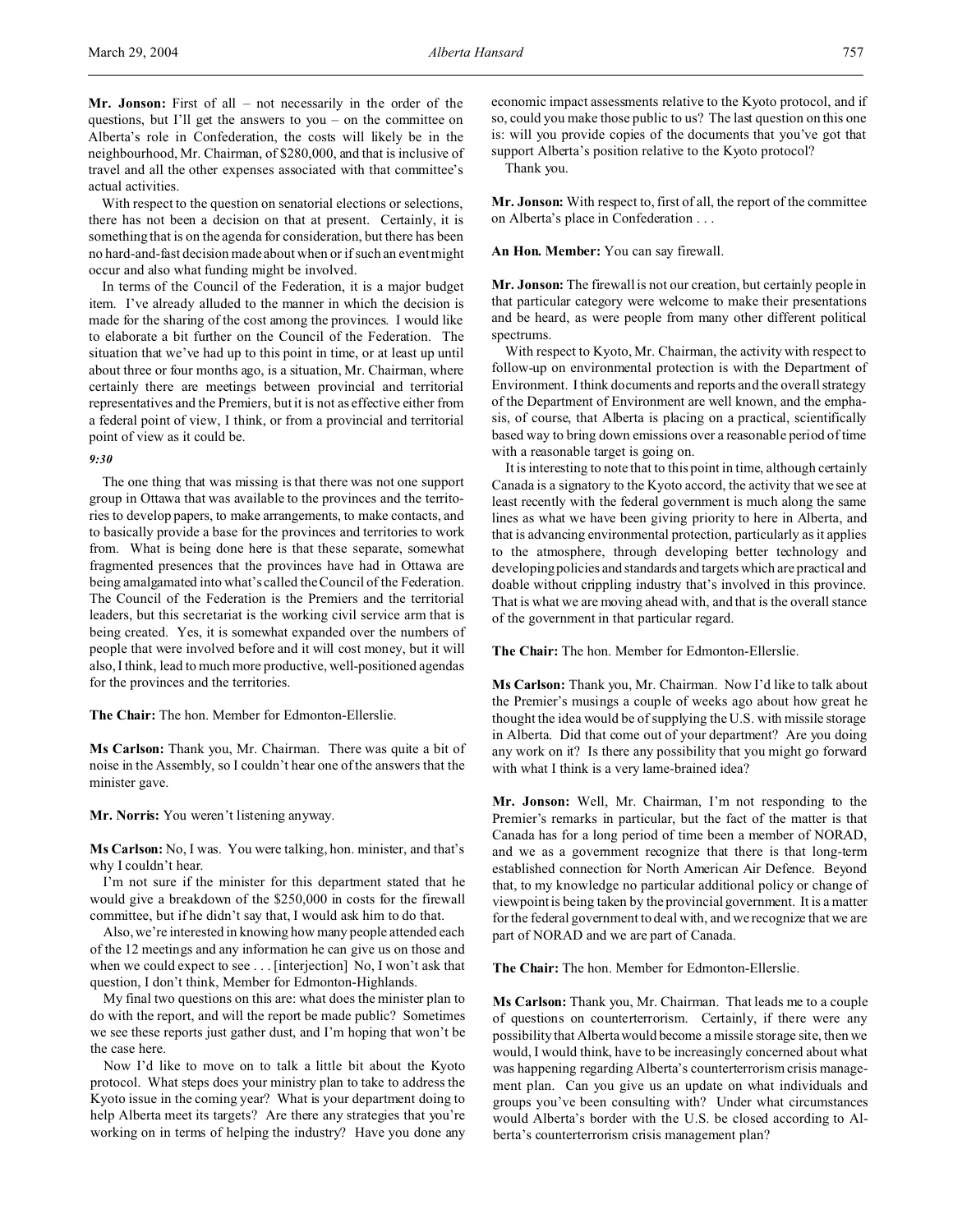**Mr. Jonson:** Mr. Chairman, we do have an overall security/antiterrorism prevention or mitigation or defence plan in Alberta. A great deal of good work has gone into it, to the credit of Municipal Affairs and the Solicitor General's department, to name two of the key participants. We do have a communications centre up and running. We do meet fairly regularly to in a general sense get a feeling for the status of security in the province, and I think that the work that has been done in Alberta is in fact very highly regarded as being that which has underpinning it a very good plan.

However, Mr. Chairman, this is an issue of security, and I'm not going to endeavour to provide details, which I don't have in any case, in terms of how we do things, but there are protocols in place as to the assessment of threat or of danger if that happens. We have people monitoring the situation as it might apply to Alberta and exchanging information on a 24-hour basis, and I will stop at that with my description.

**The Chair:** The hon. Member for Edmonton-Ellerslie.

## *9:40*

**Ms Carlson:** Thank you, Mr. Chairman, and Mr. Minister for those answers. My next questions are around the export of water. The minister knows that I have always been against any potential for Alberta to ever export any of its water, but can you tell me if you are now in consultations with anybody on this, be that interprovincial, federal/provincial, or other countries? Have you got any update on the issue of water exports or any policy options that you're taking a look at considering or developing?

**Mr. Jonson:** Mr. Chairman, the only activity that I'm aware of is one that has gone on for quite some time. The Minister of Environment may in his estimates comment on it when those come up. That involves the St. Mary River, which is really a unique situation. The river starts, as I recall, in Alberta, goes into Montana, comes back out, and there's some difficulty, some matters to be worked out there. Other than that, no, I do not know of any such plans.

**The Chair:** The hon. Member for Edmonton-Ellerslie.

**Ms Carlson:** Thank you, Mr. Chairman. Next I'd like to talk a little bit about a couple of issues in the business plans. When you talk about providing policy analysis for the other departments here, I'm interested in what you're doing on health care. Can you tell us whether you're providing any specific policy analysis or strategy with regard to where this government is going now and in the future on health care?

**Mr. Jonson:** With respect to health care this resides in large measure, of course, with the Department of Health and Wellness. However, in terms of the overall health issue we have provided advice. There are a number of different items connected with this. One is that we do have, working with native affairs, advice to give with respect to the legalities and so forth in providing health care to aboriginal populations.

Secondly, in terms of interpretation of the Canada Health Act, something that this department is well aware of and has been through on other occasions, this is another area where through our legal sources and our own staff we can provide advice in terms of the overall framework that you have to work within if you are going to work within the Canada Health Act. We've also provided comment and analysis on the various reports, of which I think there are about five at least out there. Not the least, of course, are the Mazankowski report and the Romanow report. So we are not the lead department there. We've not tried to be. We're a support department, and there are areas in this whole very important area where I think we can provide some valuable support.

**The Chair:** The hon. Member for Edmonton-Highlands.

**Mr. Mason:** Thank you very much, Mr. Chairman. I wonder if the minister could enlighten the committee on the status of the softwood lumber negotiations between the government of Canada and the government of the United States and on what the status of the side negotiations may be or the participation of Alberta within the Canadian negotiations and on whether or not the government of Alberta is considering or has participated in the types of agreements that were reached by the government of British Columbia in its negotiations through the Canadian government with the United States and the type of agreement that was reached there, which may well see the loss of jobs in British Columbia and the closure of sawmills and other impacts. My understanding is that the British Columbia government agreed to that and that was concluded on their behalf. I would like the minister to please bring us up to date with respect to the status of Alberta's progress in these negotiations.

**Mr. Jonson:** First of all, Mr. Chairman, I believe that the hon. member was wanting comment on the overall softwood lumber situation or the status of the dispute. There have been discussions by conference call and so forth among the relevant ministers across Canada and at least on one occasion directly with the federal minister responsible. There is I think almost constant work being done between the negotiators of the two sides to try and come to some resolution of this issue.

However, at this particular point in time there was a proposal of sort of a framework that was presented. It was one which not just in Alberta we felt that the industry could not agree to, as did all the other provinces across Canada that are directly involved. So the industry's position at that point in time was that we should still be waiting, looking for some flexibility, a more positive approach by the Americans.

Also, we have been winning and making progress through the legal route, through NAFTA and through the North American free trade agreement repeal provisions. It is the hope of at least a certain sector of the softwood lumber industry that if we get further appeals that are in our favour from those two international organizations, this will help our cause in terms of convincing the Americans to open the border.

In the meantime there will I'm sure be additional discussions among the provinces in Canada, and we will be looking at having further discussions about what are called exit routes; that is, what specific requirements do you have to meet in order to get access to the American market and to have the deposits returned and the countervail duties dropped and so forth? There's the direct negotiation, which is kind of dormant right now, but there's still background work going on, and there's also the waiting that's going on for the decisions from the international tribunals.

I think that would be the comment there.

**The Chair:** The hon. Member for Edmonton-Ellerslie.

**Ms Carlson:** Thank you, Mr. Chairman. I'm hoping the minister can update us on the work that he's doing with the U.S. on the BSE issue to get the borders open. Can you give us an update on it?

**Mr. Jonson:** Well, Mr. Chairman, I'll respond to the question, certainly, but I would like to emphasize two points at the beginning,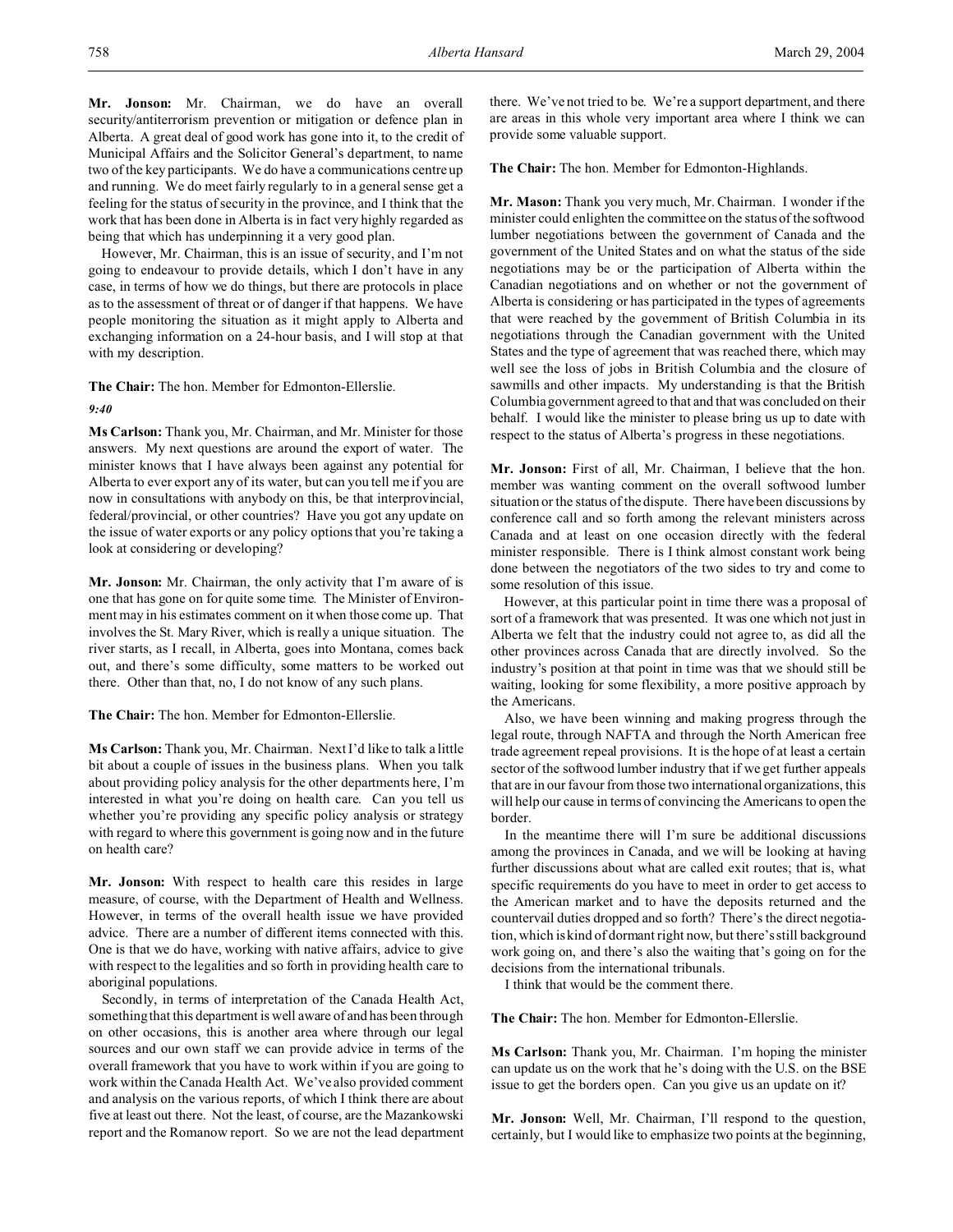and that is that the overall BSE issue is one where we have been fortunate to have a very strong and effective Premier that has I think credibility with the American government. Of course, the Hon. Shirley McClellan has taken on a huge load here in pushing for the resolution of this particular and very, very, very serious issue. Being an MLA, one of the . . .

**Mr. Mason:** Point of order.

**The Chair:** You have a citation, hon. member?

#### **Point of Order Decorum**

**Mr. Mason:** No. The minister is quite soft spoken and is giving us useful information, but we cannot hear because of the disturbance in the House.

**The Chair:** The chair would also observe, hon. minister, that when you read with paper there, you can't hear. So that might be part of the thing as well as the ambient noise that seems to be from some lively discussions which could be adjourned to the outer lounge.

#### **Debate Continued**

**Mr. Jonson:** I think there are three points, though, that can be mentioned with respect to the BSE situation. First of all, the American government has realized within the last number of months that the BSE situation is affecting their overall cattle market. I think there was the initial assumption that it would only be something that would involve Canada and the United States, and now the American government seems to be putting a considerable amount of attention on the fact that borders are being closed to them. So they're beginning to look at it as an overall North American issue. When I was down to Washington about two weeks before the minister and the Premier went, I found that there was a new viewpoint or, if I can go so far as to say, an attitude in terms of the American political establishment looking at this as an overall North American problem that had to be sorted out, and that's helpful from our particular point of view.

### *9:50*

The second thing is that there is a committee established to review the overall situation as far as the BSE situation is concerned, and they are emphasizing the science. They are taking submissions, they are looking at the science, and they indicate that they will make their decision about the feasibility of opening the borders on the basis of good science and the protection of the public.

So those two themes are there that weren't there before. Also, of course, I think the visit of the Premier helped to raise reason for hope. The date of June or July has been mentioned as a possible point in time when there might be the opening of the border if the recommendations of this very important committee are favourable to doing that.

**The Chair:** The hon. Member for Edmonton-Ellerslie.

**Ms Carlson:** Thank you, Mr. Chairman. My last set of questions is around the province's plan for joining the Regional Transmission Organization. Can we hear what your participation is as a department on that and a timeline in terms of when you may be planning to join it and any information about the Regional Transmission Organization conferences that your department's had a hand in planning or paying for? Also, tied into that, are there any plans to export electricity in the Pacific economic northwest region? If so, what kinds of meetings and discussions are you having about that? Is there a timeline?

That concludes my set of questions, Mr. Chairman. I would like to thank the minister for the detail of his answers this evening and look forward to more specific detail on some of our more specific questions. Thank you.

**Mr. Jonson:** Mr. Chairman, we have not been as a department involved in the grid negotiations. This is being handled through the Department of Energy. If called upon, we will certainly be providing support, but we're not deeply involved in that, possibly because we've had quite a few other files on our desk lately.

**The Chair:** The hon. Member for Edmonton-Highlands.

**Mr. Mason:** Thank you very much, Mr. Chairman. I'd like to follow up on my question with respect to softwood lumber. I would like to request the minister if possible to respond in writing in more detail with respect to the position that Alberta has adopted and the present status of the negotiations or, alternatively, where Albertans might be able to locate information that would lay out in some detail the position of the government of Alberta and his department with respect to this issue.

## **Mr. Jonson:** I would certainly undertake to do that.

I would like to respond to one other comment. If you know something that I don't, I would be really interested. I think the hon. member mentioned that there was an agreement between British Columbia and the United States. That would be news. I know that because of the great priority because of the nature of their industry being so important in British Columbia, they have been making tremendous efforts to try and come to an accommodation. Of course, their forestry situation is somewhat different from ours. But, as far as we know, there has been no agreement between British Columbia and the United States.

**The Chair:** The hon. Member for Edmonton-Rutherford.

**Mr. McClelland:** Thank you. I have just a quick comment, more of a long-range view. In that the relationship within Canada is so important to Alberta and Alberta has such an important leadership role in the country, I'm wondering if the minister could put on the long-range horizon the notion of re-establishing an office in Ottawa particularly to encourage and to work with Alberta-friendly people in the public service and in nongovernmental organizations and especially in the media to advance Alberta's interests and to advance the Alberta perspective within that very important milieu.

Thank you, Mr. Chairman.

**Mr. Jonson:** Mr. Chairman, this is an item which, I think, should be dealt with appropriately in the context of what I think and government feels is a very promising beginning to the Council of the Federation as a structure for the provinces and territories to get together, to develop common cause as much as possible, so that they can have a stronger voice with the federal government. It's also designed, we hope, to be a vehicle which will lead to more civil contact and more constructive discussion than has been the case in the past few years. As we start down this road, I would have to say from a personal standpoint that it seems that there is a new atmosphere. We'll see how it goes.

So I think our emphasis will be on the Council of the Federation, working through that avenue. There will of course always be issues that are specific to Alberta or ones that we may have some great